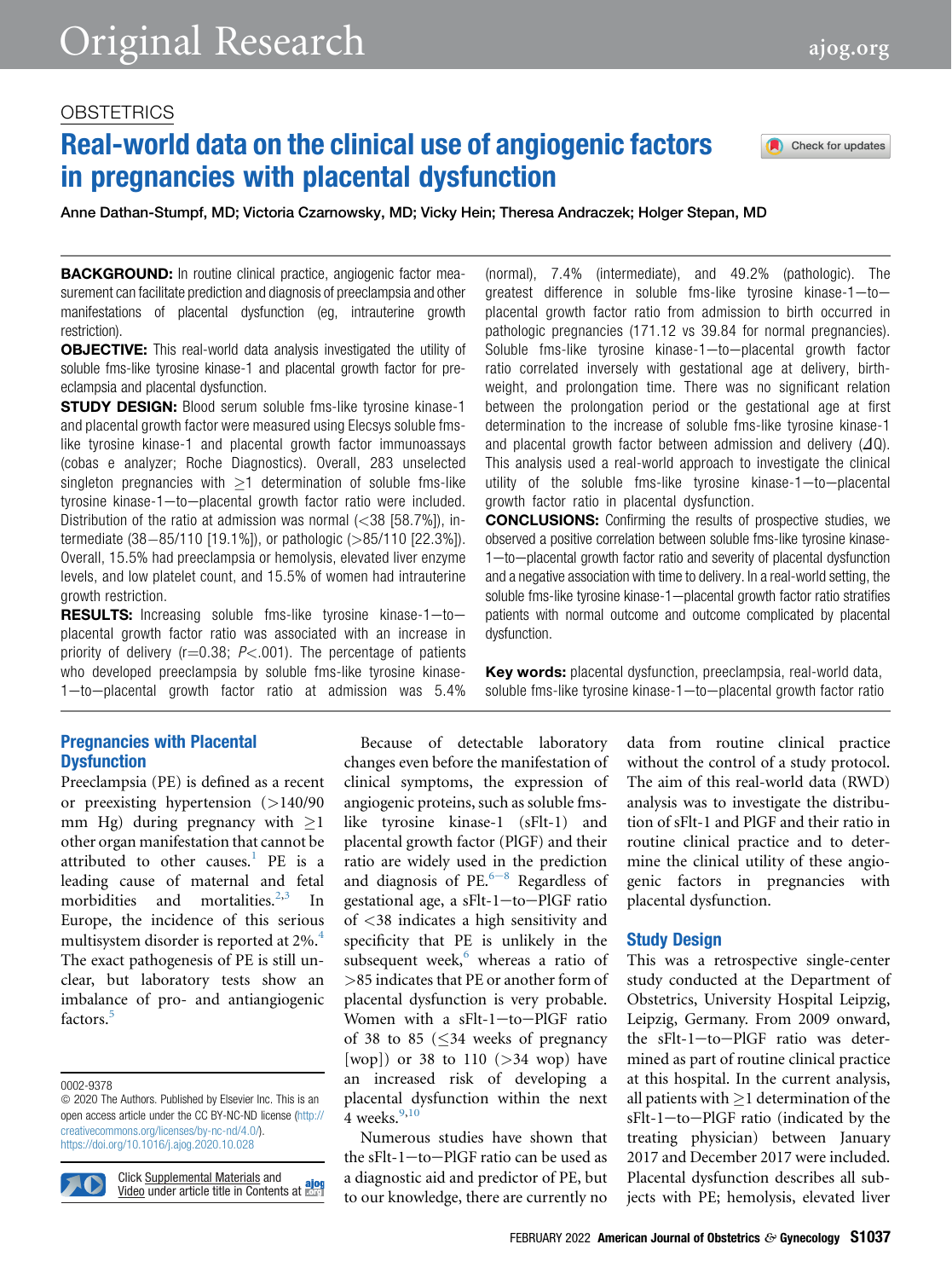# AJOG at a Glance

# Why was this study conducted?

This study was conduected to investigate the utility of the sFlt-1/PlGF ratio in daily clinical practice with a real-world approach.

#### Key findings

- sFlt-1/PlGF ratio is a supplemental tool to stratifies patients outcome in placental dysfunction.
- Positive correlation between sFlt-1/PlGF ratio and placental dysfunction.
- Negative correlation between sFlt-1/PlGF ratio and time to delivery.

#### What does this add to what is known?

- Real world data confirm results of previous prospective studies regarding the use of angiogenic factors.
- In routine use, there is a robust relation between angiogenic factors and outcome in pregnancies with placental dysfunction.

enzyme levels, and low platelet count (HELLP) syndrome; and intrauterine growth restriction (IUGR). All main diagnoses were extracted retrospectively from patient files and were not corrected. In clinical practice, PE was defined, according to the recent International Society for the Study of Hypertension in Pregnancy definition of 2019, as recent or preexisting hypertension (>140/90 mm Hg) in pregnancy with  $>1$  other organ manifestations that cannot be attributed to other causes. Although the new definition of PE was not published when the data were collected in 2017, patients with high blood pressure and at least 1 other organ manifestation were given this diagnosis. No explicit distinction between a superimposed PE or a PE without previous risk factors was conducted. Patients with isolated chronic hypertension without any other manifestations were collected for the main diagnosis of "others." IUGR was defined as a restricted growth with a pathologic Doppler sonography of the umbilical artery or the uterine arteries or an oligohydramnion.

Causes for presentation at the clinic included referral from other clinics or settled colleagues, clinical complaints, conspicuous ultrasound findings, conspicuous medical history, or for prediction.

Data on pregnancy, parity, maternal age, gestational age at delivery, birthweight, mode of delivery, indication for determination of sFlt-1-to-PlGF ratio, priority of delivery, indication for delivery, main diagnosis at birth, and number of days of hospitalization before and after delivery were extracted from birth registers, electronic medical records, and ultrasound findings. Maternal indications for delivery included uncontrollable hypertension, severe clinical symptoms, severe right-sided upper abdominal pain, platelets of  $\langle 100,000/\mu l,$ severe increase in liver enzymes with concurrent hemolysis (HELLP syndrome) or imminent eclampsia. Uncontrollable hypertension was defined as blood pressure that could not be reduced to <150/90 mm Hg despite exhausted medication or recurrent hypertensive crises despite high blood pressure medication. Severe clinical symptoms was defined as severe headache, double vision, or neurologic symptoms. Fetal indications for delivery were defined by a lack of fetal weight gain in a 14-day period, a pathologic Doppler sonography of the umbilical artery (zero or reverse flow) or the ductus venosus, or persistent pathologic heart rates (silent, late decelerations, etc.). If neither category clearly applied, a combined delivery indication was recorded.

In addition to the fetal and maternal delivery indications because of placental dysfunction, there were a number of other indications. Fetal delivery indications independent of placental dysfunction included premature rupture of membranes with suspected amniotic infection syndrome, fetal infections (cytomegalovirus, parvovirus B19), positional abnormalities (nonvertex, transverse presentation), cardiotocography abnormalities independent of an IUGR, transmission, and fetal malformation and chromosomal abnormalities (esophageal atresia, trisomy 21). Maternal indications included gestational diabetes or preexisting diabetes, maternal preexisting diseases or malformations (eg, cardiac), and others.

Written informed consent for the scientific use of anonymized data was obtained as an institutional standard procedure in each patient. The study was submitted to and approved by the Institutional Ethical Committee of the University of Leipzig (IRB00001750; registration number 180/18-ek). All procedures were in accordance with the ethical standards of the responsible committee on human experimentation (institutional and national) and with the Helsinki Declaration of 1975 (in its most recently amended version).

# Determination of the Soluble fms-like Tyrosine Kinase-1-to-Placental Growth Factor Ratio

Here, sFlt-1 and PlGF levels in serum were determined using Elecsys sFlt-1 and PlGF electrochemiluminescence immunoassay on a cobas e analyzer (Roche Diagnostics, Basel, Switzerland).<sup>[11](#page-10-8),[12](#page-10-9)</sup> The  $sF1-to-P1GF$  ratio at admission and before delivery and the number of follow-up measurements and the prolongation period between the first admission and delivery were calculated. Follow-up measurements were defined as the number of additional measurements of sFlt-1 and PlGF after the first determination at admission.  $\Delta$ O was defined as the difference between the  $sF1-to-P1GF$  ratio at admission and at birth. Some subjects received only 1 determination of the  $sFlt-1$ -to-PlGF ratio; therefore, in these patients,  $\Delta Q$ could not be determined. The  $sFlt-1$ to-PlGF ratio at admission was defined as normal  $(<$ 38), intermediate  $(38-85)$ for  $<34$  wop;  $38-110$  for  $>34$  wop), or pathologic ( $>85$  for  $<$  34 wop;  $>$  110 for  $\geq$ 34 wop).<sup>[9](#page-10-6)</sup> Ratio cutoffs of >85 (<34.0)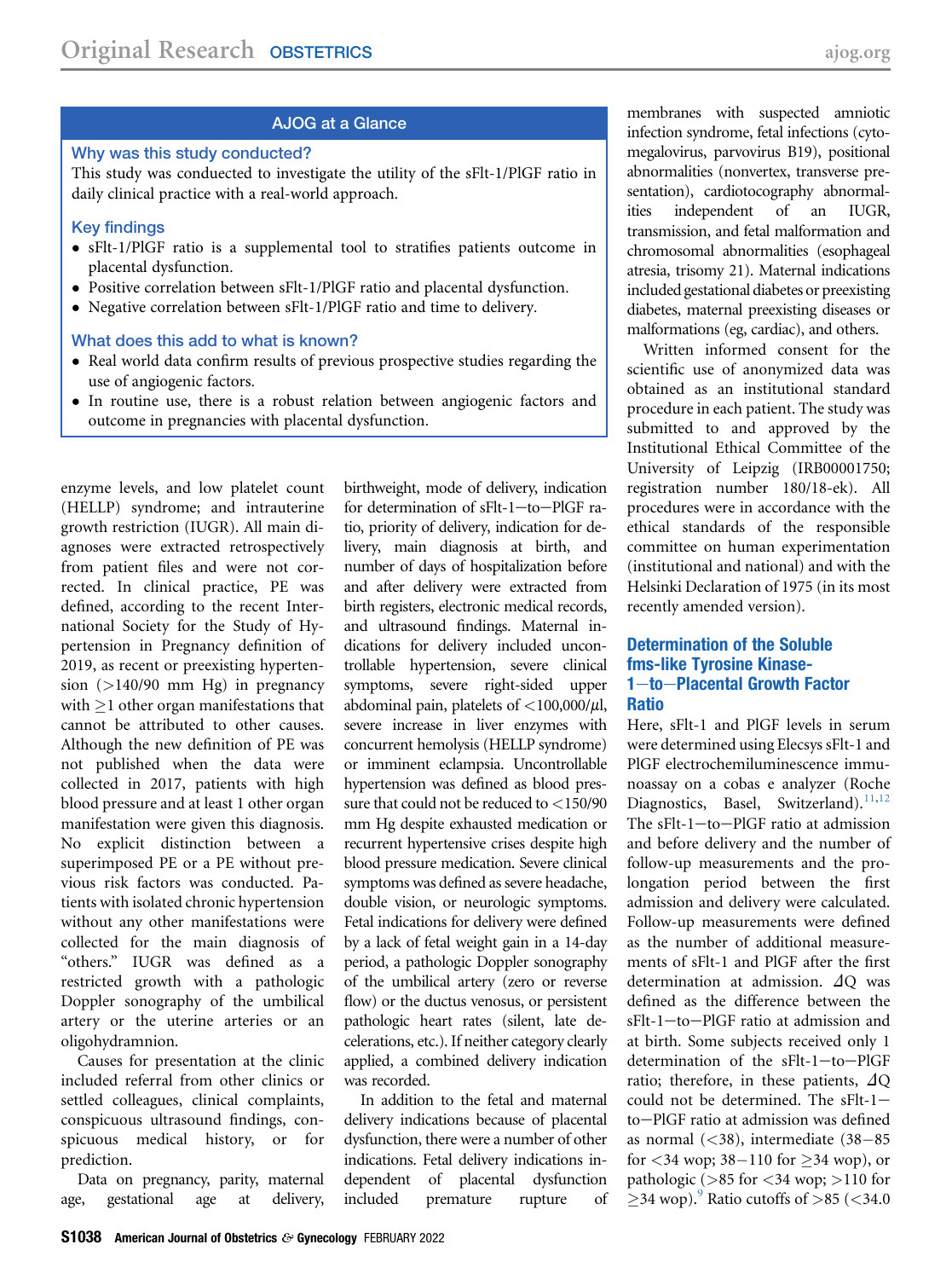wop) and  $>110$  ( $\geq$ 34.0 wop) were used to confirm the diagnosis of PE.

#### Real-World Data

Often, RWD are defined as data collection beyond a randomized controlled trial. $^{13}$  $^{13}$  $^{13}$  In this investigation, RWD were defined according to the Association of the British Pharmaceutical Industry and the RAND Corporation: "For the purposes of this guidance, RWD will refer to data obtained by any noninterventional methodology that describe what is happening in normal clinical practice."<sup>[14](#page-10-11)</sup> RWD is an umbrella term for different types of healthcare data that are not collected in conventional randomized controlled trials. RWD in the healthcare sector come from various sources, such as patient, hospital, and social data and data from clinicians and payers.<sup>[15](#page-10-12)</sup>

#### Statistical Analysis

Statistical evaluations were conducted with the IBM Statistical Package for Social Sciences (version 21; Armonk, NY). Standardized statistical methods were used. The significance level was 5%  $(\alpha=0.05)$  for all tests. Nonnormally distributed metric values and ordinal data were evaluated using the Kruskal-Wallis test (H test). Because of the large range of sFlt-1-to-PlGF ratios within the groups, both the mean and median values were listed. Because of the wide range of confidence intervals, the interquartile range (IQR) between the first and third quartile is given. Thus, the IQR was composed of the middle 50% of the data. Significant differences between the subgroups were identified by the posthoc test and their Z values reported. The Pearson  $\chi^2$  test was used to investigate the relationship between 2 features. A regression analysis was applied to Spearman correlation. To relativize the large range of variation of the  $sFlt-1$ -to-PlGF ratio in the investigated categories, a 10-fold logarithm of the ratio was attempted, but this method showed no added value.

# Population Characteristics

Because of the lack of validation of the sFlt-1-to-PlGF ratio for multiple pregnancies, and the increased independent risk of preterm delivery, all

<span id="page-2-0"></span>

placental growth restriction;  $sF/t-1$ , soluble fms-like tyrosine kinase-1.

Dathan-Stumpf et al. Real-world data on the clinical use of angiogenic factors in pregnancies with placental dysfunction. Am J Obstet Gynecol 2022.

multiple gestations (23 twins and 2 triplets) were excluded from the analysis. Altogether, 283 singleton pregnancies with  $>1$  determination of the sFlt-1 $to-PIGF$  ratio were included [\(Figure 1\)](#page-2-0). The distribution of the  $sFlt-1$ -to-PlGF ratio at admission was normal (<38  $[58.7\%]$ , intermediate  $(38-85/110)$ [19.1%]), and pathologic (>85/110) [22.3%]). The main diagnoses were IUGR  $(n=44$  [15.5%]), PE or HELLP syndrome  $(n=44 [15.5\%])$ , and "others"<br> $(n=195 [68.9\%])$  (Figure 1).  $(68.9\%)$ 

Furthermore, 11 of 44 women (24%) with a main diagnosis of PE had concurrent fetal growth restriction according to the definition above. To avoid multiple counts of 1 patient, these women were included with a main diagnosis of PE or HELLP syndrome for the data analysis.

The  $sF$ lt-1-to-PlGF ratio was used to confirm PE diagnosis in 33.6% of women, for predicting PE in 35.3% of women, and for suspected IUGR in 16.6% of women. The patients in the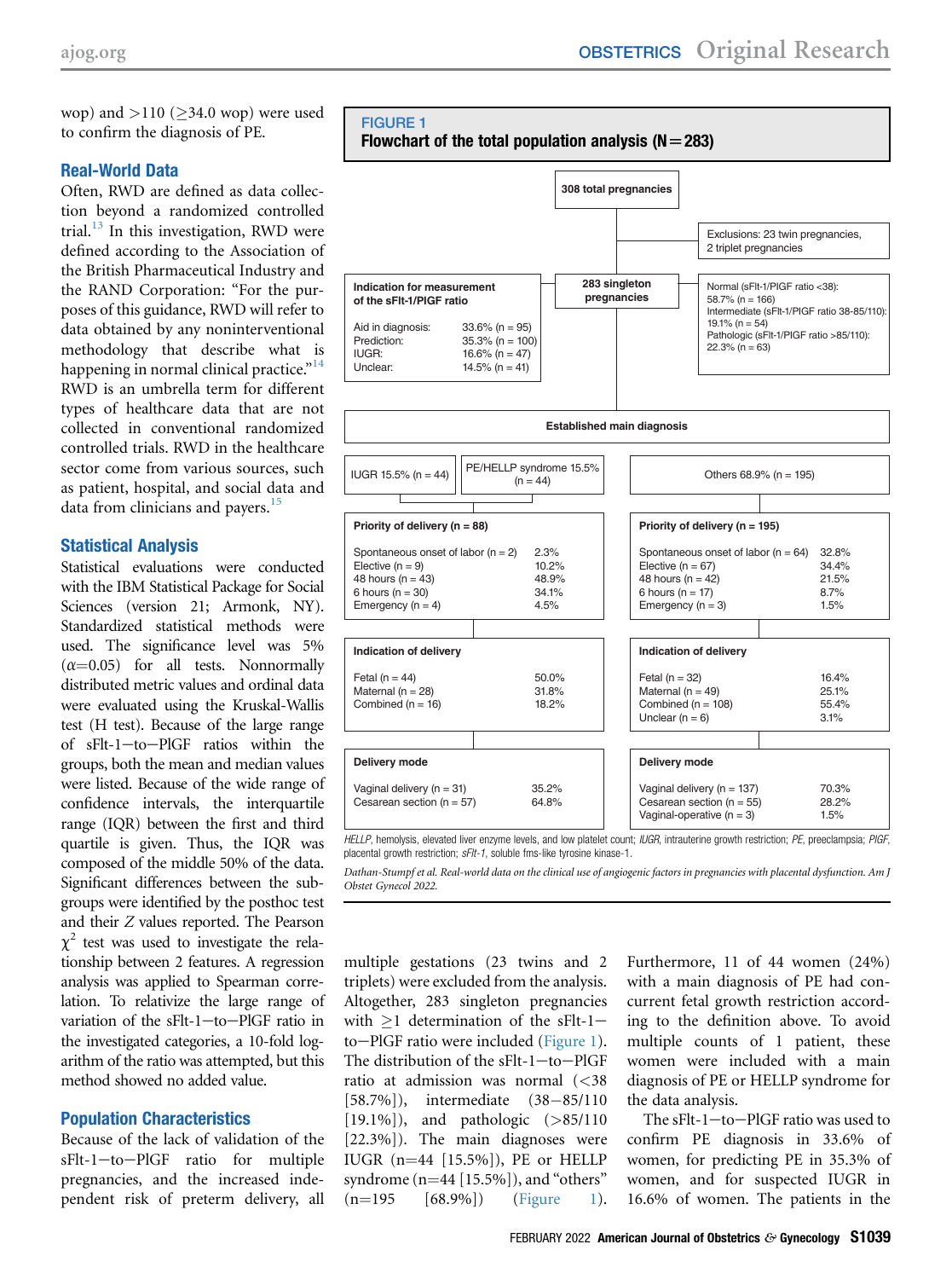# TABLE 1 Characteristics of the total population analysis and subgroups according to the main diagnosis

<span id="page-3-0"></span>

| Total population analysis $(N=283)$                          |                          | Mean                      | <b>SE</b> | <b>Median</b>              | Min          | Max                     |
|--------------------------------------------------------------|--------------------------|---------------------------|-----------|----------------------------|--------------|-------------------------|
| Maternal age at delivery (y)                                 |                          | 30.30                     | 0.30      | 30.00                      | 15.00        | 45.00                   |
| Gestational age at delivery (wop)                            |                          | 37.00                     | 0.25      | 38.50                      | 23.00        | 41.50                   |
| Gestational age at first determination (wop)                 |                          | 33.20                     | 0.34      | 34.10                      | 11.10        | 41.40                   |
| sFIt-1-to-PIGF ratio at first determination                  |                          | 95.41                     | 13.09     | 22.65                      | 0.48         | 2430.70                 |
| sFlt-1-to-PIGF ratio at delivery                             |                          | 220.10                    | 28.58     | 104.84                     | 1.47         | 1431.70                 |
| 40                                                           |                          | 89.68                     | 17.95     | 26.40                      | $-270.27$    | 871.25                  |
| Prolongation (d)                                             |                          | 26.30                     | 2.00      | 15.00                      | 0            | 196.00                  |
| Follow-up measurements by sFIt-1-to-PIGF ratio (n)           | Normal                   | 1.00                      | 1.20      |                            | 0            | 13.00                   |
|                                                              | Intermediate             | 1.10                      | 0.20      |                            | $\mathbf{0}$ | 7.00                    |
|                                                              | Pathologic               | 2.70                      | 0.40      | —                          | 0            | 13.00                   |
| $\Delta$ Q by sFlt-1-to-PIGF ratio                           | Normal $(n=49)$          | 39.84                     | 8.77      | 12.29                      | $-5.34$      | 233.50                  |
|                                                              | Intermediate $(n=18)$    | 51.05                     | 18.10     | 27.78                      | $-23.06$     | 254.46                  |
|                                                              | Pathologic $(n=40)$      | 171.12                    | 44.64     | 106.85                     | $-270.27$    | 871.25                  |
| Gestational age at delivery by sFIt-1-to-PIGF ratio<br>(wop) | Normal                   | 38.40                     | 0.20      | 39.10                      | 24.40        | 41.40                   |
|                                                              | Intermediate             | 38.00                     | 0.50      | 38.30                      | 23.00        | 41.40                   |
|                                                              | Pathologic               | 33.60                     | 0.60      | 32.30                      | 23.10        | 41.50                   |
| <b>Clinical outcome</b>                                      | Normal                   | PE, 5.4% (9/166)          |           | IUGR, 9.6% (16/166)        |              | Others, 84.9% (141/166) |
|                                                              | Intermediate             | PE, 7.4% (4/54)           |           | IUGR, 18.5% (10/54)        |              | Others, 74.1% (40/54)   |
|                                                              | Pathologic               | PE, 49.2% (31/63)         |           | IUGR, 28.6% (18/63)        |              | Others, 22.2% (14/63)   |
| First determination of sFIt-1 and PIGF at $<$ 34 w (wop)     | Prolongation at $<$ 14 d | PE, 38.9% (14/36)         |           | IUGR, 41.7% (15/36)        |              | Others, 19.4% (7/36)    |
|                                                              | Prolongation at >14 d    | PE, 16.9% (15/89)         |           | IUGR, 18.0% (16/89)        |              | Others, 65.2% (58/89)   |
| First determination of sFIt-1 and PIGF at $<$ 34 w (wop)     | Prolongation at $<$ 14 d | Pathologic, 75.0% (27/36) |           | Intermediate, 11.1% (4/36) |              | Normal, 13.9% (5/36)    |
|                                                              | Prolongation at >14 d    | Pathologic, 15.7% (14/89) |           | Intermediate, 7.9% (7/89)  |              | Normal, 76.4% (68/89)   |
| Prolongation by priority of delivery (d)                     | Spontaneous labor        | 33.0                      | 4.7       | 21.0                       | $\pmb{0}$    | 196                     |
|                                                              | Elective delivery        | 35.3                      | 4.3       | 22.5                       | 0            | 173                     |
|                                                              | 48 h                     | 19.5                      | 2.6       | 8.0                        | $\bf{0}$     | 112                     |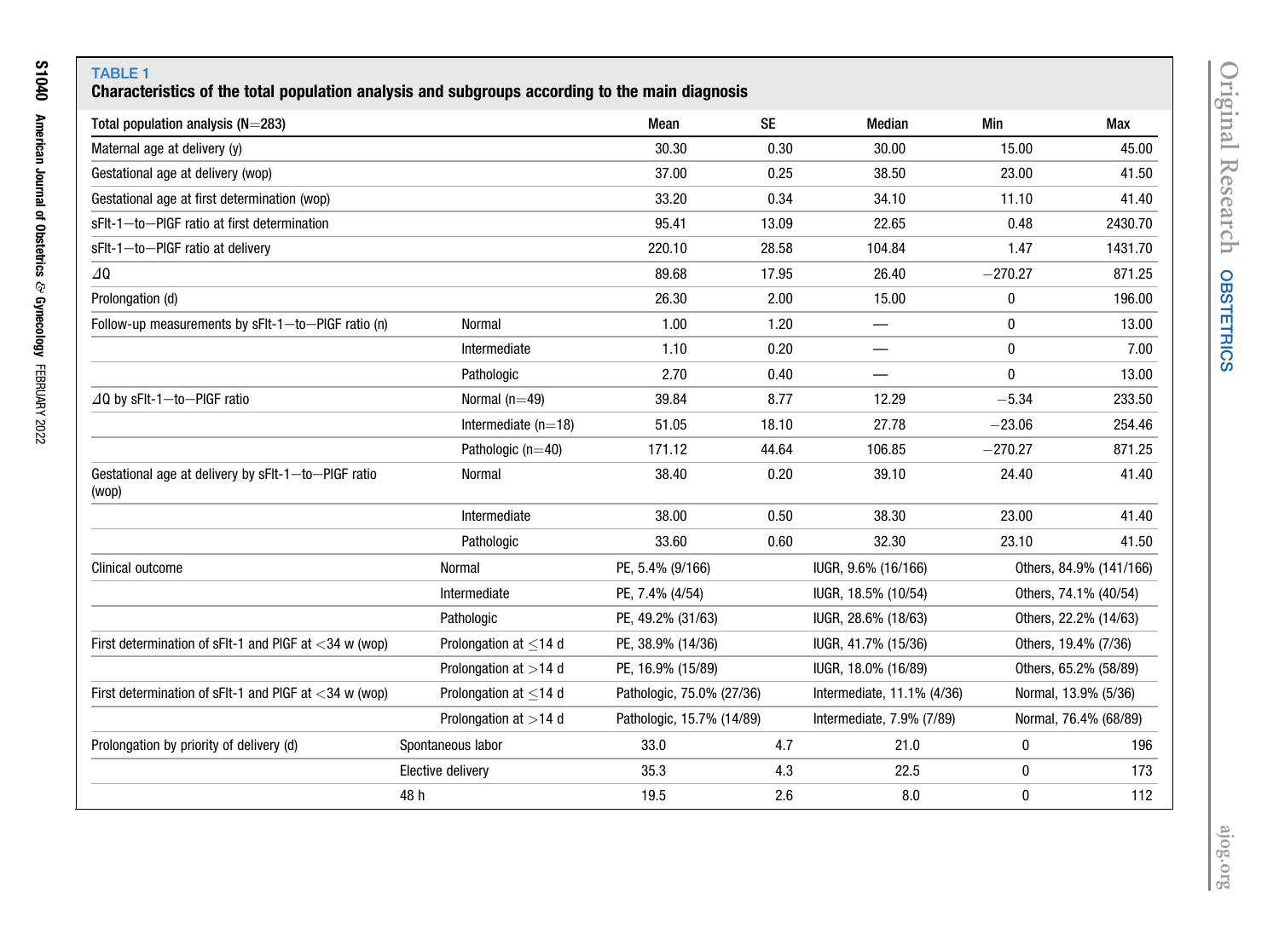| Characteristics of the total population analysis and subgroups according to the main diagnosis (continued)                                                                                                                                   |             |                              |           |         |                      |                |          |        |
|----------------------------------------------------------------------------------------------------------------------------------------------------------------------------------------------------------------------------------------------|-------------|------------------------------|-----------|---------|----------------------|----------------|----------|--------|
|                                                                                                                                                                                                                                              |             | Urgent (6 h)                 |           | 16.0    | 33                   | 4.0            | 0        | 108    |
|                                                                                                                                                                                                                                              |             | Emergency (immediately)      |           | 24.2    | 14.8                 | $\frac{0}{11}$ |          | 93     |
|                                                                                                                                                                                                                                              | <b>Mean</b> | မ္တ                          | έ         | Max     | Mean                 | 55             | έ        | Max    |
| Diagnostic subgroups                                                                                                                                                                                                                         |             | Placental dysfunction (n=88) |           |         | "Others" ( $n=195$ ) |                |          |        |
| Gestational age at delivery (wop)                                                                                                                                                                                                            | 33.60       | 0.50                         | 23.10     | 40.60   | 38.60                | 0.20           | 23.00    | 41.50  |
| sFIt-1-to-PIGF ratio at admission                                                                                                                                                                                                            | 231.49      | 3732                         | 0.66      | 2430.70 | 34.00                | 4.11           | 0.48     | 465.94 |
| sFIt-1-to-PIGF ratio at delivery                                                                                                                                                                                                             | 354.05      | 47.39                        | $-0.66$   | 1431.70 | 81.00                | 16.09          | 147      | 569.54 |
| $40(n = 55/52)$                                                                                                                                                                                                                              | 137.69      | 32.64                        | $-270.27$ | 871.25  | 38.9                 | 9.32           | $-38.68$ | 254.46 |
| Follow-up measurements (n)                                                                                                                                                                                                                   | 2.80        | 0.30                         |           | 13.00   | 0.80                 | 0.10           |          | 0.00   |
| Prolongation (d)                                                                                                                                                                                                                             | 20.90       | 2.90                         | 0         | 100.00  | 28.70                | 2.50           |          | 196.00 |
| 40, soluble fina-like tyrosine kinase-1 and placental growth factor between actor his mean of olehers, Mar, minimum; PIGF, placental growth factor, PE, preeclampsia; SE, standard error; sFif-1, soluble finas tineshike kina<br>pregnancy. |             |                              |           |         |                      |                |          |        |
| Dathan-Stumpf et al. Real-world data on the clinical use of angiogenic factors in pregnancies with placental dysfunction. Am J Obstet Gynecol 2022.                                                                                          |             |                              |           |         |                      |                |          |        |

subgroup prediction followed the inclusion criteria of the PROGNOSIS study. The indication for the determination of the ratio was indeterminate in 41 cases (14.5%) [\(Supplemental Table 1\)](#page-11-0); thereof, 5 patients (12.5%) developed PE.

The mean maternal age was 30.25 years  $(\pm 0.34)$ , and the mean gestational age at delivery was  $37.0$  wop  $(\pm 0.25)$ [\(Table 1\)](#page-3-0). The percentage of patients who developed PE or IUGR using sFlt- 1-to-PlGF ratio at admission was as follows: normal, 5.4% (PE) and 9.6% (IUGR); intermediate, 7.4% (PE) and 18.5% (IUGR); and pathologic, 49.2% (PE) and 28.6% (IUGR) [\(Table 1\)](#page-3-0).

# Priority of Delivery

Mean and median sFlt-1-to-PlGF ratios for the total population analysis at admission and at delivery are shown in [Supplemental Table 2](#page-12-0). Because of the large range of the sFlt-1-to-PlGF ratio, only the median values are referred to here. The delivery priority was primarily divided into elective (without time pressure), intermediate (within 48 hours), urgent (within 6 hours), and emergency (without any time delay). Increasing median sFlt-1-to-PlGF ratios were associated with an increasing priority of delivery  $(\chi^2=43.99; P<.001)$ ; this relationship was significant (r=0.38;  $P < 001$ ). In addition, 66 of 283 (23.3%) subjects had a spontaneous onset of labor.

The highest median sFlt-1-to-PlGF ratios were measured in women with a main diagnosis of PE or HELLP syndrome, with median increases of >120 in some cases between the determination at first admission and at delivery [\(Supplemental Table 2](#page-12-0)). Signi ficant differences were also seen in the  $sFlt-1$ to-PlGF ratio among the diagnoses  $(\chi^2 = 65.76; P < 001)$  of IUGR (Z  $score=4.23; P<.001), PE (Z score=7.58;$ P<.001), and "others." Similar proportions were shown for the indication for delivery ( $\chi^2$ =11.58; P=.009).

The median sFlt-1-to-PlGF ratios at admission and at delivery for women with a main diagnosis of IUGR or PE or HELLP syndrome  $(n=88)$  are shown in [Table 2](#page-5-0). Because of the small number of women in the priority of delivery group "spontaneous labor"  $(n=2)$ , these results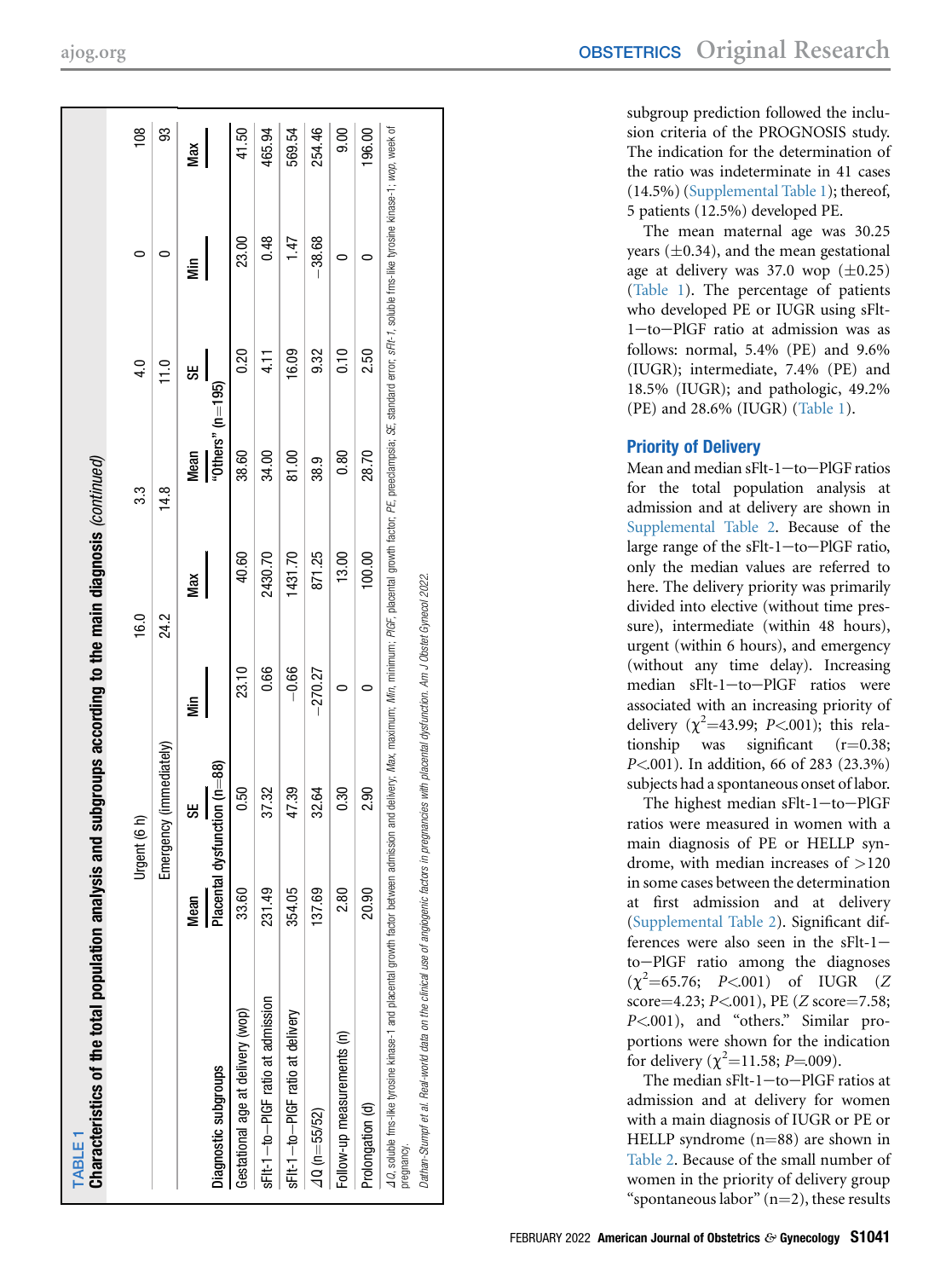<span id="page-5-0"></span>TABLE 2

|                                             | 50 SERFI TW⊤FIQIF TAUVS ALAUNINSSIVII ANU ALUCHVCI Y IVI WUNICH WIUI A MAMI UIAYNOSIS UI IUUN UI FE UI NELLF SYNUUMI |        |        |            |        |            |
|---------------------------------------------|----------------------------------------------------------------------------------------------------------------------|--------|--------|------------|--------|------------|
| $sFlt-1$ -to-PIGF ratio at admission (n=88) |                                                                                                                      | Median | Mean   | <b>IQR</b> | Min    | Max        |
| Priority of delivery                        | Elective delivery $(n=9)$                                                                                            | 15.08  | 49.82  | 73.35      | 0.66   | 214.69     |
|                                             | 48 h $(n=43)$                                                                                                        | 77.76  | 180.35 | 141.69     | 1.46   | 1065.33    |
|                                             | Urgent $(6 h)$ (n=30)                                                                                                | 249.60 | 370.12 | 434.21     | 4.04   | 2430.70    |
|                                             | Emergency<br>(immediately) $(n=4)$                                                                                   | 203.39 | 202.06 | 311.38     | 4.82   | 396.64     |
| Indication for delivery                     | Fetal $(n=44)$                                                                                                       | 62.64  | 186.04 | 148.67     | 0.66   | 2430.70    |
|                                             | Maternal $(n=28)$                                                                                                    | 143.90 | 238.59 | 330.73     | 4.50   | 933.23     |
|                                             | Combined $(n=16)$                                                                                                    | 213.02 | 344.06 | 543.04     | 1.70   | 1058.63    |
| Prolongation (d)                            | $<$ 2 (n=30)                                                                                                         | 253.15 | 401.07 | 530.38     | 4.04   | 2430.70    |
|                                             | $3 - 7$ (n=14)                                                                                                       | 160.13 | 288.85 | 359.69     | 46.35  | 792.06     |
|                                             | $>7$ (n=44)                                                                                                          | 51.40  | 100.35 | 114.26     | 0.66   | 625.32     |
| Prolongation by priority<br>of delivery (d) | Spontaneous<br>labor $(n=2)$                                                                                         | 38.00  | 38.00  |            | 0      | 76.00      |
|                                             | Elective delivery $(n=9)$                                                                                            | 34.00  | 43.30  | 52.00      | 16.00  | 98.00      |
|                                             | 48 h ( $n=43$ )                                                                                                      | 8.00   | 21.10  | 29.00      | 0      | 100.00     |
|                                             | Urgent $(6 h)$ (n=30)                                                                                                | 3.00   | 11.80  | 20.80      | 0      | 52.00      |
| $sFlt-1$ -to-PIGF ratio at delivery (n=54)  |                                                                                                                      | Median | Mean   | <b>IQR</b> | Min    | <b>Max</b> |
| Priority of delivery                        | Elective delivery $(n=7)$                                                                                            | 100.60 | 103.62 | 188.17     | 0.66   | 208.14     |
|                                             | 48 h ( $n=29$ )                                                                                                      | 189.33 | 316.01 | 290.24     | 19.62  | 1187.82    |
|                                             | Urgent $(6 h)$ (n=16)                                                                                                | 515.37 | 559.44 | 597.37     | 102.45 | 1431.70    |
| Indication for delivery                     | Fetal $(n=21)$                                                                                                       | 135.10 | 266.32 | 273.92     | 0.66   | 1065.33    |
|                                             | Maternal $(n=23)$                                                                                                    | 212.74 | 382.33 | 414.56     | 72.73  | 1431.70    |
|                                             | Combined $(n=10)$                                                                                                    | 317.15 | 473.27 | 746.31     | 17.75  | 1187.82    |
| Delivery mode                               | Vaginal delivery                                                                                                     | 164.96 | 259.94 | 149.35     | 0.66   | 1065.33    |
|                                             | Cesarean delivery                                                                                                    | 301.12 | 397.30 | 467.20     | 12.13  | 1431.70    |
|                                             |                                                                                                                      |        |        |            |        |            |

sFlt-1 to PPLGF ratios at admission and at delivery for women with a main diagnosis of IUGR or PE or HELLR syndrome

HELLP, hemolysis, elevated liver enzyme levels, low platelet count; IQR, interquartile range (Q1<sub>25%</sub>-Q3<sub>75%</sub>); IUGR, intrauterine growth retardation; PE, preeclampsia; PIGF, placental growth factor; sFlt-1, soluble fms-like tyrosine kinase-1.

Dathan-Stumpf et al. Real-world data on the clinical use of angiogenic factors in pregnancies with placental dysfunction. Am J Obstet Gynecol 2022.

are not listed. An increasing delivery priority was associated with a higher median  $sFlt-1$  -to-PlGF ratio; the median  $sFlt-$ 1-to-PlGF ratio was more than 3-fold higher among women requiring urgent (6 hours [249.6]) vs intermediate (48 hours [77.76]) delivery. Maternal indications for delivery included uncontrollable hypertension, severe clinical symptoms, or apprehension of an epileptic fit. Maternal indications for delivery were associated with a median sFlt-1-to-PlGF ratio more than twice that observed with fetal indications for delivery (143.9 vs 62.6). For women with a main diagnosis of "others"  $(n=195)$ , no relevant difference

in the median  $sFlt-1$  -to-PlGF ratios for priority of delivery was observed [\(Table 3\)](#page-6-0). Any urgent or emergency deliveries in this population were because of other obstetrical complications, such as fetal bradycardia or anomalies of position.

Across the total population analysis, the  $sFlt-1$ -to-PlGF ratio showed a mean increase of 89.68 from first admission to delivery ([Table 1](#page-3-0)). The percentage distribution of the delivery priorities was skewed to a less urgent priority of delivery among women with a main diagnosis of "others," whereas the distribution was skewed to a more urgent priority of delivery in those with a

main diagnosis of IUGR or PE or HELLP syndrome [\(Figure 1](#page-2-0)).

#### Delivery Mode

The rate of cesarean delivery in the total population analysis was 39.6%, approximately 13.5% higher than the rate recorded during the same year at the University Hospital Leipzig (26.1%). For women with IUGR or PE or HELLP syndrome, the rate of cesarean delivery was 64.8% (57 of 88; primary, 52.3%; secondary, 9.1%; emergency, 3.4%). The mean sFlt-1-to-PlGF ratio among women requiring a cesarean delivery (mean, 397.30; median, 301.12) was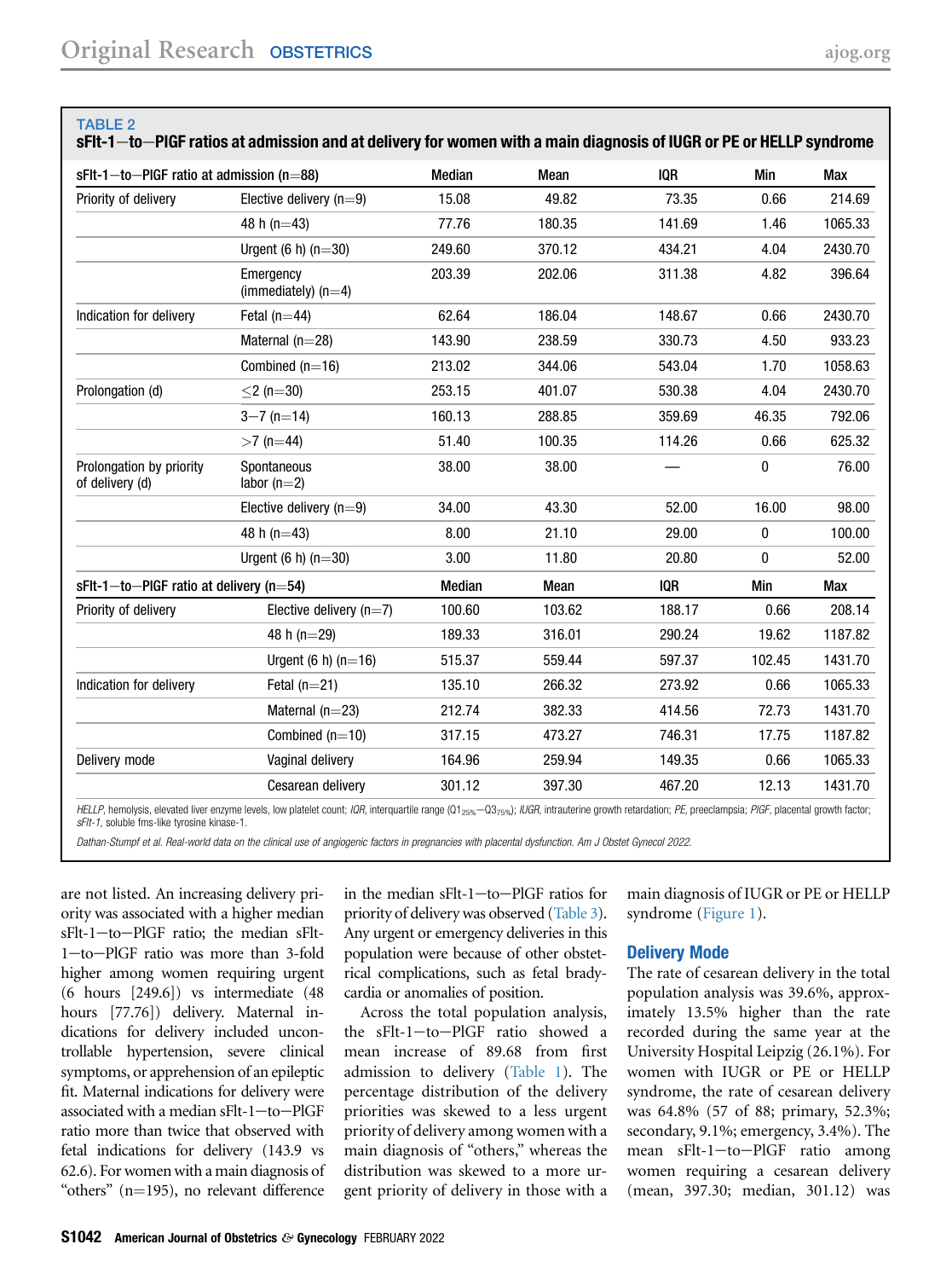| $sFlt-1$ -to-PIGF ratio at admission (n=195) |                                 | Median | Mean   | IOR    | Min  | Max    |
|----------------------------------------------|---------------------------------|--------|--------|--------|------|--------|
| Priority of delivery                         | Spontaneous labor $(n=64)$      | 10.43  | 29.89  | 29.43  | 0.64 | 465.94 |
|                                              | Elective delivery ( $n=67$ )    | 11.48  | 29.24  | 42.36  | 0.48 | 232.68 |
|                                              | 48 h ( $n=42$ )                 | 19.82  | 37.54  | 45.70  | 1.20 | 153.30 |
|                                              | Urgent $(6 h)$ $(n=17)$         | 10.72  | 28.32  | 42.25  | 0.95 | 101.84 |
|                                              | Emergency (immediately) $(n=3)$ | 36.71  | 60.90  |        | 8.15 | 137.83 |
| Indication for delivery                      | Fetal $(n=32)$                  | 18.20  | 33.79  | 35.33  | 0.95 | 146.63 |
|                                              | Maternal $(n=49)$               | 14.19  | 41.27  | 63.28  | 0.48 | 393.49 |
|                                              | Combined $(n=108)$              | 12.72  | 30.63  | 29.76  | 0.64 | 465.94 |
|                                              | Unclear $(n=6)$                 | 22.69  | 36.64  | 68.15  | 1.84 | 101.26 |
| Prolongation period                          | $\leq$ 2 d (n=43)               | 43.31  | 78.09  | 81.95  | 0.95 | 465.94 |
|                                              | $3 - 7$ d (n=27)                | 33.73  | 51.79  | 58.92  | 2.27 | 232.68 |
|                                              | $>7$ d (n=125)                  | 5.93   | 15.00  | 16.28  | 0.48 | 104.84 |
| $sFlt-1$ -to-PIGF ratio at delivery (n=52)   |                                 | Median | Mean   | IOR    | Min  | Max    |
| Priority of delivery                         | Spontaneous labor $(n=8)$       | 23.46  | 39.87  | 69.05  | 1.47 | 154.54 |
|                                              | Elective delivery $(n=23)$      | 50.43  | 86.73  | 63.72  | 0.48 | 455.27 |
|                                              | 48 h (n=12)                     | 95.69  | 99.30  | 131.95 | 6.04 | 308.45 |
|                                              | Urgent $(6 h) (n=8)$            | 18.91  | 17.12  | 27.30  | 0.52 | 33.26  |
| Indication for delivery                      | Fetal $(n=8)$                   | 18.91  | 44.02  | 81.86  | 0.52 | 174.36 |
|                                              | Maternal $(n=19)$               | 77.57  | 108.23 | 132.10 | 0.48 | 569.54 |
|                                              | Combined $(n=23)$               | 30.93  | 65.45  | 58.54  | 1.47 | 455.27 |
| Delivery mode                                | Vaginal delivery                | 57.52  | 109.03 | 126.35 | 1.47 | 569.54 |
|                                              | Cesarean delivery               | 22.79  | 48.52  | 28.93  | 0.48 | 455.27 |

# <span id="page-6-0"></span>TABLE 3

sFIt-1—to—PIGF ratios at admission and delivery for women with a main diagnosis of "others"

IQR, interquartile range (Q1<sub>25%</sub>—Q3<sub>75%</sub>); PIGF, placental growth factor; sFIt-1, soluble fms-like tyrosine kinase-1.

Dathan-Stumpf et al. Real-world data on the clinical use of angiogenic factors in pregnancies with placental dysfunction. Am J Obstet Gynecol 2022.

noticeably higher than that for those who underwent vaginal deliveries (mean, 259.94; median, 164.96) [\(Table 2](#page-5-0)), but this difference was not statistically significant  $(\chi^2=2.72; P=1)$ . The cesarean delivery rate for women with a main diagnosis of "others" was 28.2% (55 of 195; primary, 13.3%; secondary, 12.3%; emergency, 2.6%); there was no statistically significant difference in the mean or median sFlt-1-to-PlGF ratio by delivery mode in this subgroup  $(\chi^2=0.51; P=48)$ . The results of vacuum extraction were not shown because of the small number of subjects in this subgroup  $(n=3)$ .

#### Follow-up Measurements

Only 107 of 283 subjects (37.8%) received multiple measurements of the sFlt-1-to-PlGF ratio. The number of follow-up measurements varied greatly. Even in the group with an initially normal sFlt-1-to-PlGF ratio  $(<38)$ , 1 patient had 13 follow-up measurements ([Table 1](#page-3-0)). The mean number of controls was 1.43 ( $\pm$ 0.14) across the total population analysis: 2.83  $(\pm 0.34)$  for women with PE or HELLP syndrome and 0.81  $(\pm 0.11)$  for women with a main diagnosis of "others." Principally, patients with only 1 determination of the ratio had the main diagnosis of "others" (143 of 195 [73.3%]), followed by IUGR (23 of 44 [52.3%]) and PE or HELLP syndrome (11 of 44 [25%]). However, women with higher sFlt-1-to-PlGF ratios at admission were controlled more frequently  $(r=0.24; P<.001)$ . As expected, the greatest difference between

the  $sFlt-1$ -to-PlGF ratio at admission and at birth  $(\Delta Q)$  was observed in women with a pathologic ratio (>85/ 110) at first admission. The mean increase in this group was  $171.12 \ (\pm 44.64)$ compared with 39.84  $(\pm 8.77)$  in women with an initial normal ratio ([Table 1\)](#page-3-0). The mean  $\Delta Q$  in patients with placental dysfunction was 137.69  $(\pm 32.64)$  and 38.90  $(\pm 9.32)$  for women with a main diagnosis of "others."

# Gestational Age

Women with an initial pathologic sFlt- $1$ -to-PlGF ratio had a statistically significant lower mean gestational age at delivery of 33.6 wop  $(\pm 0.6)$  compared with those who had a normal ratio (38.4 wop  $\pm 0.2$ ) or an intermediate ratio (38.0 wop  $\pm 0.5$ ; r=-0.62; P<.001) ([Table 1](#page-3-0))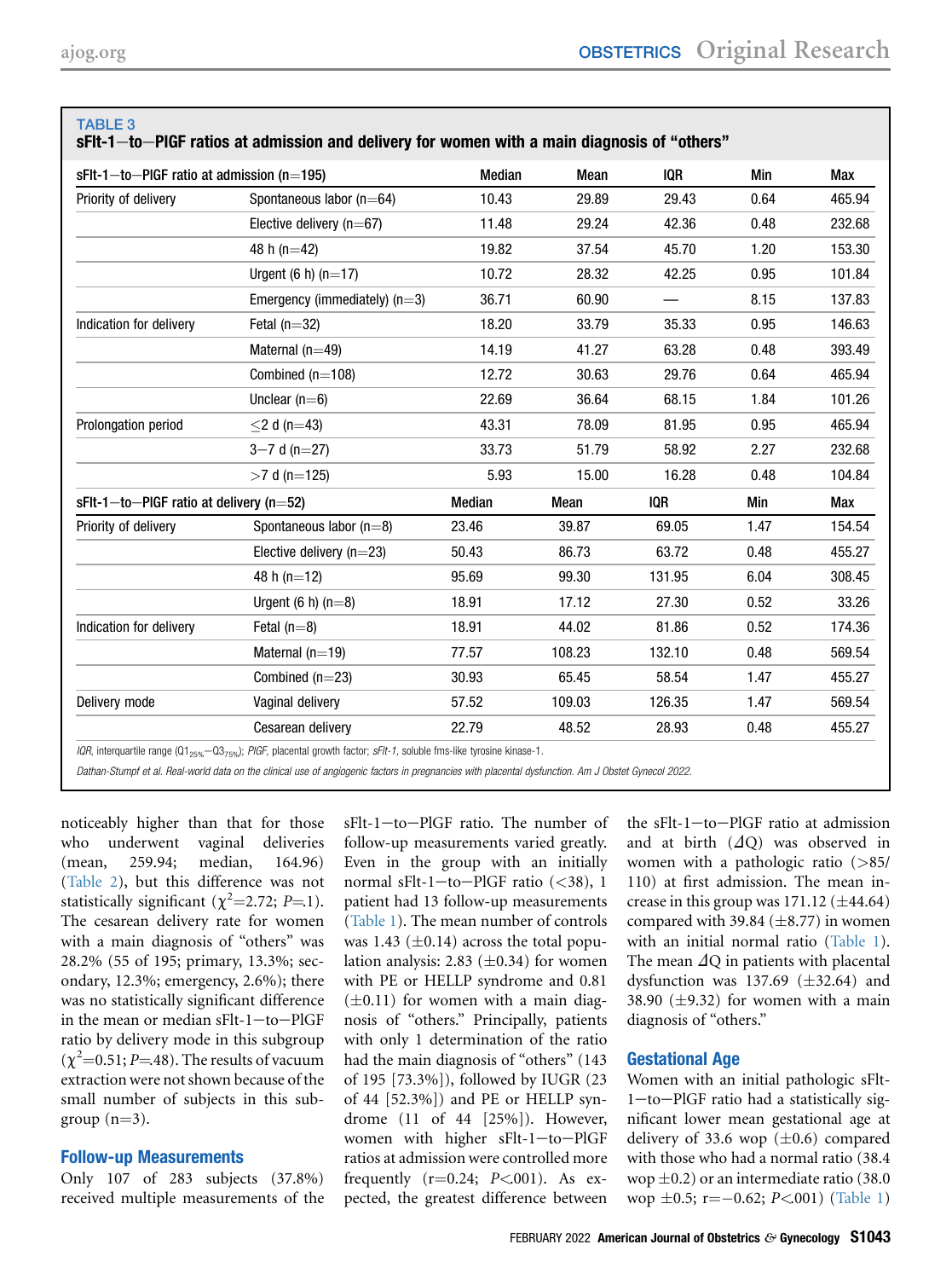<span id="page-7-0"></span>



O sFlt-1/PIGF ratio at admission

O sFlt-1/PIGF ratio at delivery

and therefore had a significantly higher risk of prematurity. The mean gestational age for women with IUGR or PE or HELLP syndrome was 33.6 wop  $(\pm 0.52)$ . A lower gestational age at delivery was inversely correlated with a significantly higher sFlt-1-to-PlGF ratio at delivery. This was true for the whole population  $(r=-0.62; P<.001)$ and for patients with placental dysfunction (r= $-0.52$ ; P<001). The mean 5minute Apgar score in patients with placental dysfunction was 8.20  $(\pm 0.15)$ . The 5-minute Apgar score in women with a main diagnosis of "others" was 9.07 ( $\pm$ 0.11). There was no significant difference between the 2 groups concerning umbilical pH value.

[Figure 2](#page-7-0) shows the distribution of measurements of the sFlt-1-to-PlGF ratio at admission and at delivery. The highest ratios (maximum, 2430.7) were found before 30 wop and illustrate the risk of premature birth associated with early-onset PE ( $\leq$ 34.0 wop). The largest density of measurements was evident beyond 35 wop. Thus, there was a significant inverse relationship between the  $sFlt-1$ -to-PlGF ratio and birthweight  $(r=-0.58; P<.001)$ .

A lower gestational age at first determination was inversely correlated with a significantly longer prolongation period. This was true for the whole population  $(r=-0.6; P<0.01)$  and for women with placental dysfunction  $(r=-0.43; P<.001)$ . A higher sFlt-to-PlGF ratio at delivery was associated with a lower gestational age

Presentation of the sFlt-1-to-PIGF ratio at admission (black circles) and before delivery (red circles) by gestational age (weeks of pregnancy) in women with a main diagnosis of "others"  $(n=195/52)$  (A) and placental dysfunction ( $n=88/55$ ) (B). In both groups, the highest measurements were documented before 30 week of pregnancy and demonstrate the associated significant risk of a premature birth. In women with a main diagnosis of "others," the largest density of measurements was documented beyond 35 week of pregnancy. PIGF, placental growth restriction; sFIt-1, soluble fms-like tyrosine kinase-1.

Dathan-Stumpf et al. Real-world data on the clinical use of angiogenic factors in pregnancies with placental dysfunction. Am J Obstet Gynecol 2022.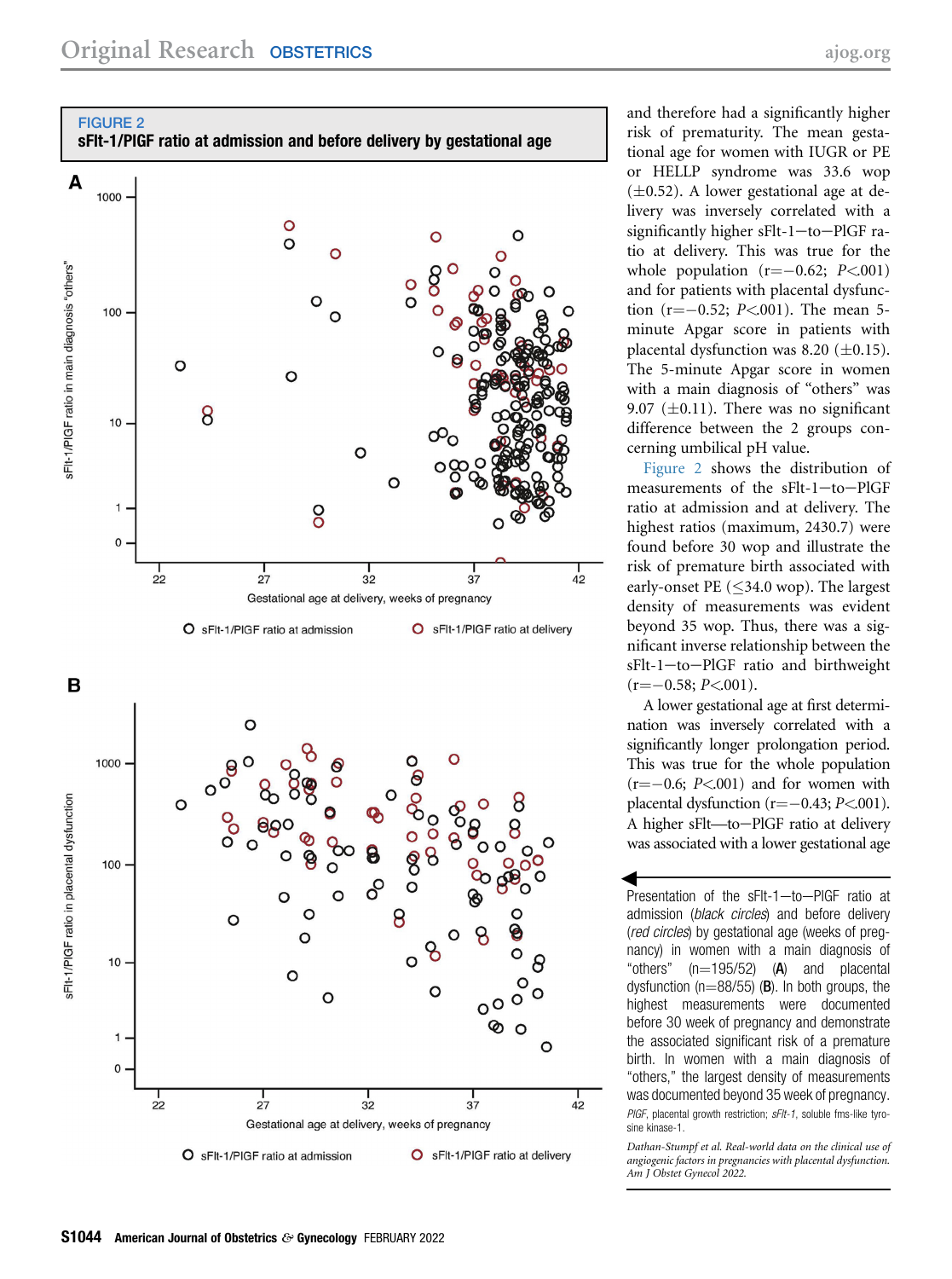(placental dysfunction,  $r=-0.52; P<.001;$ "others,"  $r = -0.38$ ;  $P = 01$ ).

# Prolongation Period

For the total population analysis, the mean prolongation period from first determination of the  $sFlt-1$ -to-PlGF ratio to delivery was 26.3 days compared with 20.9 days in the subgroup of women diagnosed with IUGR or PE or HELLP syndrome [\(Table 1\)](#page-3-0). As the sFlt- $1$ -to-PlGF ratio increased, the prolongation period decreased significantly (placental dysfunction,  $r=-0.51; P<.001$ ; "others,"  $r=-0.63$ ;  $P<0.01$ ). The proportion of women with their first determination of  $sFlt-1$  -to-PlGF ratio of  $<$  34.0 wop and a prolongation period of  $\leq$ 14 days was 38.9% for those with PE or HELLP syndrome, 41.7% for those with IUGR, and 19.4% for those with "others." By ratio at admission, the distribution of first-time determination of  $sFlt-1$ -to-PlGF ratio of  $\langle 34.0 \rangle$  wop and a prolongation period of  $\leq 14$  days was 13.9% (normal), 11.1% (intermediate), and 75.0% (pathologic) ([Table 1\)](#page-3-0). For women with a placental dysfunction and a maximum prolongation of 2 days, the mean sFlt-1-to-PlGF ratio was 401.07 compared with 288.85 for a prolongation of 3 to 7 days and 100.35 for a prolongation of >7 days ([Table 2](#page-5-0)). Even for a prolongation period of  $>7$  days, a maximum sFlt-1-to-PlGF ratio of 625.32 at admission was measured. The difference among the mean sFlt-1-to-PlGF ratios for the 3 prolongation intervals was significant  $(P<.001)$ . The same correlation was found for women with a main diagnosis of "others." However, a mean sFlt-1-to-PlGF ratio of >85 was not observed for any of the 3 prolongation intervals ([Table 3](#page-6-0)). No significant relation between the prolongation period and  $\Delta$ O was observed (total  $r=0.06$ ;  $P=51$ ; placental dysfunction r=0.19;  $P=17$ ). There was also no significant relation between the gestational age at the first determination and  $\Delta$ O. This was true for women with placental dysfunction  $(r=-0.24; P=0.08)$ and women with a main diagnosis of "others" ( $r = -0.25$ ;  $P = 08$ ).

A significant inverse relationship between prolongation time and priority of delivery was also seen. For the total population analysis, median prolongation time before an urgent delivery (6 hours) was 4.0 days (mean, 16.0 days) vs 22.5 days (mean, 35.3 days) for an elective delivery [\(Table 1](#page-3-0)). The median prolongation period for placental dysfunction and an intermediate delivery (48 hours) was 8.0 days (mean, 21.05 days); for urgent deliveries (6 hours), the median was 3.0 days (mean, 11.83 days) [\(Table 2](#page-5-0)). Thus, for women with a diagnosis of placental dysfunction and urgent delivery (6 hours), with a median sFlt-1-to-PlGF ratio of 249.6 at first admission and 515.37 at delivery, a median prolongation period of  $>3.0$ days was realized [\(Table 2\)](#page-5-0). The median prolongation period before an emergency delivery was not analyzed because of the small number of subjects  $(n=3)$ .

# Clinical Utility of the Soluble fms-like Tyrosine Kinase-1-to-Placental Growth Factor Ratio

Our retrospective analysis shows that the main findings of a number of prospective and case control studies, assessing the clinical utility of sFlt-1 and PlGF, can be reproduced in a real-world setting. Approximately 30% of women with  $>1$ determination of the sFlt-1-to-PlGF ratio developed placental dysfunction (15.5% IUGR and 15.5% PE or HELLP syndrome). This was approximately 10% higher than the reported in the PROG-NOSIS study, $^{16}$  $^{16}$  $^{16}$  in which approximately 20% of women with suspected PE developed PE or HELLP syndrome.<sup>[6](#page-10-5)</sup> The divergence between these 2 results may be explained by the inclusion criteria: in the PROGNOSIS study, women with a manifested PE respectively confirmed diagnosis were excluded, whereas all women in this study who fulfilled the inclusion criteria were investigated unselectively. Generally, a routine determination of the angiogenic factors in everyday clinical practice does not provide any additional benefit concerning the prediction of an adverse peripartal outcome. $^{17}$  $^{17}$  $^{17}$  In our data set, the determination of the  $sFlt-1$ -to-PlGF ratio was indicated by the treating physician. Thus, our cohort is representative of the

unselective use of the ratio in daily clinical practice. In approximately 15% of cases, the indication for the determination of the  $sFlt-1$ -to-PlGF ratio was unclear. In addition, it was found that even patients with a normal ratio and no indication for the determination had multiple follow-up measurements. This is precisely the characteristic of a realworld analysis and shows that medical resources are not always used meaningfully and purposefully in clinical practice. Normally, increased clinical experience of the physician results in a more economical use of medical resources.<sup>18</sup> Thus, it should be investigated whether clinical experience also affects the use and frequency of follow-ups of the  $sFlt-1$ -to-PlGF ratio. A consistent recommendation on the time interval of follow-up measurements does not exist but rather depends on the individual clinical situation. In patients with normal sFlt-1 and PlGF measurements, a 2-week follow-up interval may be justified, although there is no guarantee for occurrence of progression. For a confirmed PE, with a  $sFlt-1$ -to-PlGF ratio of >85/110, repeat measurements after 2 to 4 days are recommended.<sup>[9](#page-10-6)</sup> Multiple repeat measurements within 1 day, as observed occasionally in our analysis, are not meaningful.

For patients without placental dysfunction, the cesarean delivery rate of 28.2% was slightly higher than the 26.1% total rate of cesarean deliveries at University Hospital Leipzig in 2017 and approximately 3.0% below the national average of  $30.5\%$ .<sup>[19](#page-10-16)</sup> For the diagnosis of PE, the cesarean delivery rate was twice as high and therefore significantly lower than the international rates. $20,21$  $20,21$  In women with placental dysfunction, the median and mean of the  $sFlt-1-to-$ PlGF ratio were noticeably, but not significantly, higher with cesarean delivery compared with vaginal delivery. However, this does not mean that delivery mode is dependent on the value of the ratio but rather is determined by the overall clinical situation. Our data demonstrated that even with a maximal value of  $sFlt-1$ -to-PlGF ratio, more than 1000 women had a vaginal delivery. Therefore, the cesarean delivery rate is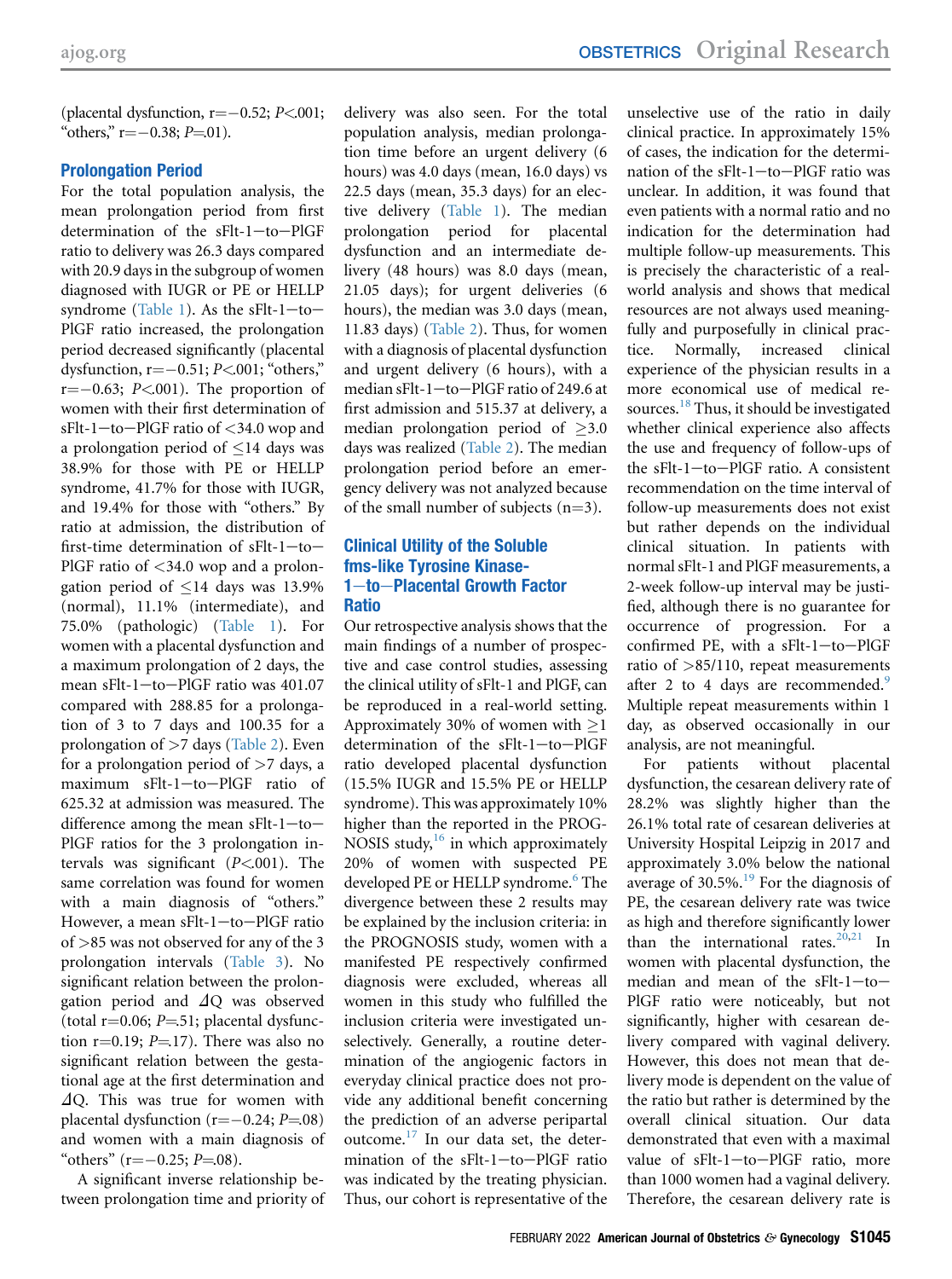not triggered by the magnitude of the ratio but by the severity of placental dysfunction, the correlated prematurity, and adverse maternal and fetal morbidities.

Our results showed that the  $sFlt-1$ to-PlGF ratio is widely used in clinical practice, especially after 35 wop. $22$  The ratio was used to exclude a late-onset PE  $($ >34 wop) and may help to determine whether an immediate delivery is necessary or not. Of course, the sensitivity of cutoffs for the  $sFlt-1$ -to-PlGF ratio will not reach 100%.<sup>[9](#page-10-6)</sup> However, the current standard (using blood pressure and proteinuria) has an even lower test performance, with a positive predictive value approximately 20%. The current guidelines of the German Society for Gynecology and Obstetrics on hyper-tensive gestational disorders<sup>[1](#page-10-0)</sup> state that a  $sFlt-1$  -to-PlGF ratio of <38 can safely exclude a PE within the next week (a negative predictive value of 99.3%; value based on PROGNOSIS study<sup>16</sup>).

According to the study by Ciobanu et al,  $^{23}$  the determination of biomarkers, such as sFlt-1 or PlGF, barely improves the prediction of delivery in small-forgestational-age (SGA) neonates. In our study, fetuses with growth restriction were summarized with PE as placental dysfunction. In clinical routine, as described by Ciobanu et al,  $^{23}$  $^{23}$  $^{23}$  the estimated fetal weight in ultrasound and pulse wave Doppler are used as the primary diagnostic agents in SGA fetuses. However, the sFlt-1-to-PlGF ratio can be used as a supplemental tool because many patients with intrauterine growth restriction will develop symptoms of PE in further gestational age. Thus, sFlt- $1$ -to-PlGF may help predict an exacerbation. Placental dysfunction is associated with prematurity and, thus, with fetal morbidity and mortality. $24,25$  $24,25$ Maximum prolongation of pregnancy is therefore key to avoid premature delivery.

In our analysis, placental dysfunction was associated with a significantly lower gestational age at delivery. The lower 5 minute Apgar scores in these patients compared with women with a main diagnosis of "others" probably resulted from preterm birth. Obstetrical management was not determined by the size of the sFlt-1-to-PlGF ratio; even with a maximum ratio of >625 at admission and a confirmed diagnosis of PE, a prolongation time of  $>7$  days could be achieved. Generally, 50% of all pregnancies with placental dysfunction (44/ 88) were prolonged for >7 days. In addition, a mean prolongation time of 20.9 days was demonstrated despite placental dysfunction (mean  $sFlt-1$ – to-PlGF ratio of 231.49 at admission). Even before an urgent delivery (mean  $sFlt-1$  -to-PlGF ratio of 559.44), a mean prolongation period of approximately 12 days (median, 3.0) was shown. The relationship between prolongation time and priority of delivery is not linear but rather mediate. Patients with a short prolongation period usually also showed greater pathology, which increased the probability of a prompt delivery. The fact that a lower gestational age at first determination was associated with a longer prolongation period was not surprising because it is the obstetrical aim to prolong the pregnancy as long as possible despite placental dysfunction. By neglecting gestational age, our realworld analyses of the impact of the sFlt-1-to-PlGF ratio on possible prolongation period confirmed the results of the multicenter prospective study by Verlohren et al<sup>[26](#page-10-23)</sup>; mean sFlt-1-to-PlGF ratios for each prolongation period in our analyses vs Verlohren et al,<sup>[26](#page-10-23)</sup> respectively, were as follows: < 2 days, 401.07 vs 403.22; 3 to 7 days, 288.85 vs 346.99; and >7 days, 100.35 vs 143.01. Similarly, the trend in  $\Delta Q$  was similar to results of the PROGNOSIS study.<sup>[7](#page-10-24)</sup> In some international studies, immediate delivery within 48 hours is recommended in cases where a severely  $e$ levated  $sF$ lt-1-to-PlGF ratio is measured (655 in early-onset PE; >201 in late-onset PE) to prevent an adverse maternal outcome. $27,28$  $27,28$  However, it is clear that the  $sFlt-1$ -to-PlGF ratio is not only a diagnostic tool but also could help predict the clinical course and rate of progression of placental dysfunction, when considered in combination with clinical symptoms, laboratory and sonographic findings, and physician experience. This combination of

different tools was examined in the study by Ciobanou et al.<sup>[29](#page-10-27)</sup> The working group was able to show that in a combination of a competing risks model, the  $sFlt-1$ to-PlGF ratio and the mean arterial pressure (triple test) were even superior to the isolated measurement of the ratio in the prediction of PE  $(35-37 \text{ wop})$ . Other working groups were also able to show that the combination of angiogenic biomarkers with a baseline model of maternal characteristics may significantly improve the prediction of delivery in hypertensive gestational disorders and PE.<sup>[30](#page-10-28),[31](#page-10-29)</sup> Nevertheless, it should be noted that nationally and internationally, even the  $sFlt-1$ -to-PlGF ratio has not been established in many hospitals, and therefore, triplet tests and combined baseline models are not currently conceivable as daily clinical tools.

A limitation of this analysis is the single determination of the  $sFlt-1$ -to-PlGF ratio in a few women  $(n=107)$ , especially for women with the main diagnosis of "others." Nevertheless, the results of this investigation were representative, because most of the women were probably healthy, and therefore, the indication for the following determinations of the ratio did not exist. Another limitation is that no explicit division between the fetal delivery indication because of a placental or nonplacental dysfunction was conducted. However, 44 women in the placental dysfunction group with fetal indication had a cause of placental dysfunction. In women with a main diagnosis of "others," the indication for fetal delivery was heterogenic.

This investigation was a retrospective analysis without blinding the results of the sFlt-1-to-PlGF ratio. Nevertheless, this does not lead to a substantial treatment bias, because the intention of a retrospective data analysis was made years after the data collection. The results were representative of the daily obstetrical management at the University Hospital Leipzig.

# Soluble fms-like Tyrosine Kinase-1-to-Placental Growth Factor Ratio as a Supplemental Tool

This investigation used a real-world approach in a diverse collective of daily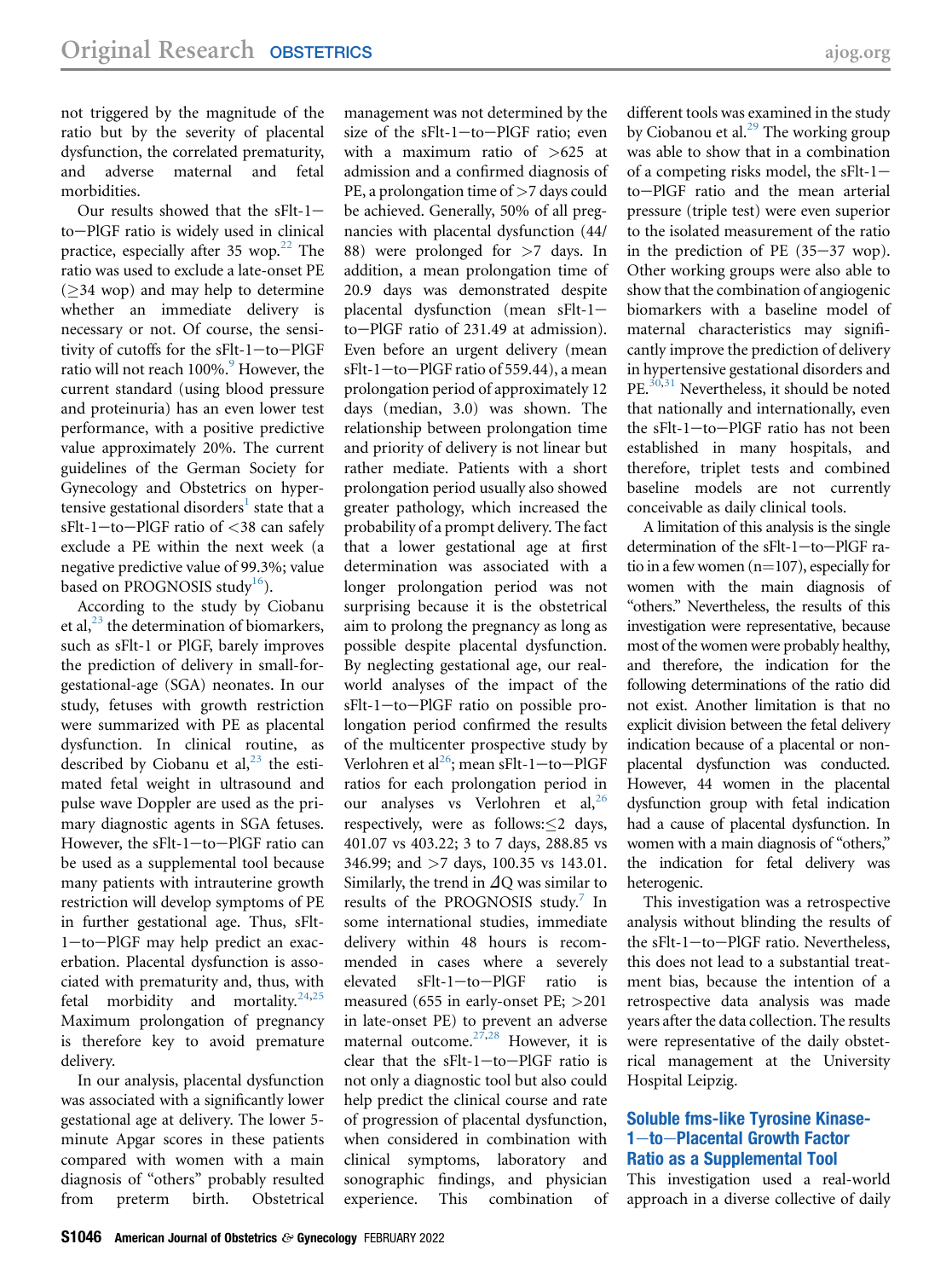clinical practice. Approximately 30% of women had PE or another manifestation of placental dysfunction. Our data show that clinical management of these women is not determined solely by the  $sFlt-1$  -to-PlGF ratio; however, the  $sFlt-$ 1-to-PlGF ratio serves as a supplemental tool that could help to estimate the severity of placental dysfunction and to antedate the progression of pregnancy. A broader use of the sFlt- $1$ -to-PlGF ratio may help improve the obstetrical management of pregnancies with placental dysfunction.  $\Box$ 

#### Acknowledgments

Third-party medical editing support was provided by Fiona Fernando (Gardiner-Caldwell Communications) and funded by Roche Diagnostics International Ltd. Cobas, cobas e, and Elecsys are trademarks of Roche.

#### References

<span id="page-10-0"></span>1. Guideline of the German Society of Gynecology and Obstetrics (S2k-Level, AWMF Registry No. 015/018). Hypertensive pregnancy disorders: diagnosis and therapy. 2019. Available at: [https://www.awmf.org/uploads/tx\\_](https://www.awmf.org/uploads/tx_szleitlinien/015-018l_S2k_Diagnostik_Therapie_hypertensiver_Schwangerschaftserkrankungen_2019-07.pdf) [szleitlinien/015-018l\\_S2k\\_Diagnostik\\_Therapie\\_](https://www.awmf.org/uploads/tx_szleitlinien/015-018l_S2k_Diagnostik_Therapie_hypertensiver_Schwangerschaftserkrankungen_2019-07.pdf) [hypertensiver\\_Schwangerschaftserkrankungen\\_](https://www.awmf.org/uploads/tx_szleitlinien/015-018l_S2k_Diagnostik_Therapie_hypertensiver_Schwangerschaftserkrankungen_2019-07.pdf) [2019-07.pdf](https://www.awmf.org/uploads/tx_szleitlinien/015-018l_S2k_Diagnostik_Therapie_hypertensiver_Schwangerschaftserkrankungen_2019-07.pdf). Accessed February 12, 2020.

<span id="page-10-1"></span>2. [Khan KS, Wojdyla D, Say L, Gülmezoglu AM,](http://refhub.elsevier.com/S0002-9378(20)31202-3/sref2) [Van Look PF. WHO analysis of causes of](http://refhub.elsevier.com/S0002-9378(20)31202-3/sref2) [maternal death: a systematic review. Lancet](http://refhub.elsevier.com/S0002-9378(20)31202-3/sref2) [2006;367:1066](http://refhub.elsevier.com/S0002-9378(20)31202-3/sref2)–74.

<span id="page-10-2"></span>3. World Health Organization. The World Health Report 2005—make every mother and child count. 2005. Available at: [http://www.who.int/](http://www.who.int/whr/2005/en/%202005) [whr/2005/en/ 2005](http://www.who.int/whr/2005/en/%202005). Accessed November 5, 2019.

<span id="page-10-3"></span>4. [Stepan H, Kuse-Föhl S, Klockenbusch W,](http://refhub.elsevier.com/S0002-9378(20)31202-3/sref4) [et al. Diagnosis and treatment of hypertensive](http://refhub.elsevier.com/S0002-9378(20)31202-3/sref4) [pregnancy disorders. Guideline of DGGG \(S1-](http://refhub.elsevier.com/S0002-9378(20)31202-3/sref4) [Level, AWMF Registry No. 015/018, December](http://refhub.elsevier.com/S0002-9378(20)31202-3/sref4) [2013\). Geburtshilfe Frauenheilkd 2015;75:](http://refhub.elsevier.com/S0002-9378(20)31202-3/sref4) [900](http://refhub.elsevier.com/S0002-9378(20)31202-3/sref4)–14.

<span id="page-10-4"></span>5. [Levine RJ, Lam C, Qian C, et al. Soluble](http://refhub.elsevier.com/S0002-9378(20)31202-3/sref5) [endoglin and other circulating antiangiogenic](http://refhub.elsevier.com/S0002-9378(20)31202-3/sref5) [factors in preeclampsia. N Engl J Med](http://refhub.elsevier.com/S0002-9378(20)31202-3/sref5) [2006;355:992](http://refhub.elsevier.com/S0002-9378(20)31202-3/sref5)–1005.

<span id="page-10-5"></span>6. [Zeisler H, Llurba E, Chantraine F, et al. Pre](http://refhub.elsevier.com/S0002-9378(20)31202-3/sref6)[dictive value of the sFlt-1:PlGF ratio in women](http://refhub.elsevier.com/S0002-9378(20)31202-3/sref6) [with suspected preeclampsia. N Engl J Med](http://refhub.elsevier.com/S0002-9378(20)31202-3/sref6) [2016;374:13](http://refhub.elsevier.com/S0002-9378(20)31202-3/sref6)–22.

<span id="page-10-24"></span>7. [Zeisler H, Llurba E, Chantraine FJ, et al. Sol](http://refhub.elsevier.com/S0002-9378(20)31202-3/sref7)[uble fms-like tyrosine kinase-1 to placental](http://refhub.elsevier.com/S0002-9378(20)31202-3/sref7) [growth factor ratio: ruling out pre-eclampsia for](http://refhub.elsevier.com/S0002-9378(20)31202-3/sref7) [up to 4 weeks and value of retesting. Ultrasound](http://refhub.elsevier.com/S0002-9378(20)31202-3/sref7) [Obstet Gynecol 2019;53:367](http://refhub.elsevier.com/S0002-9378(20)31202-3/sref7)–75.

8. [Stubert J, Ullmann S, Bolz M, et al. Prediction](http://refhub.elsevier.com/S0002-9378(20)31202-3/sref8) [of preeclampsia and induced delivery at](http://refhub.elsevier.com/S0002-9378(20)31202-3/sref8) <[34](http://refhub.elsevier.com/S0002-9378(20)31202-3/sref8) [weeks gestation by sFlt-1 and PlGF in patients](http://refhub.elsevier.com/S0002-9378(20)31202-3/sref8) [with abnormal midtrimester uterine Doppler](http://refhub.elsevier.com/S0002-9378(20)31202-3/sref8)

[velocimetry: a prospective cohort analysis. BMC](http://refhub.elsevier.com/S0002-9378(20)31202-3/sref8) [Pregnancy Childbirth 2014;14:292.](http://refhub.elsevier.com/S0002-9378(20)31202-3/sref8)

<span id="page-10-6"></span>9. [Stepan H, Herraiz I, Schlembach D, et al.](http://refhub.elsevier.com/S0002-9378(20)31202-3/sref9) [Implementation of the sFlt-1/PlGF ratio for pre](http://refhub.elsevier.com/S0002-9378(20)31202-3/sref9)[diction and diagnosis of pre-eclampsia in](http://refhub.elsevier.com/S0002-9378(20)31202-3/sref9) [singleton pregnancy: implications for clinical](http://refhub.elsevier.com/S0002-9378(20)31202-3/sref9) [practice. Ultrasound Obstet Gynecol 2015;45:](http://refhub.elsevier.com/S0002-9378(20)31202-3/sref9)  $241 - 6$  $241 - 6$ 

<span id="page-10-7"></span>10. [Verlohren S, Herraiz I, Lapaire O, et al. New](http://refhub.elsevier.com/S0002-9378(20)31202-3/sref10) [gestational phase-speci](http://refhub.elsevier.com/S0002-9378(20)31202-3/sref10)fic cutoff values for the [use of the soluble fms-like tyrosine kinase-1/](http://refhub.elsevier.com/S0002-9378(20)31202-3/sref10) [placental growth factor ratio as a diagnostic](http://refhub.elsevier.com/S0002-9378(20)31202-3/sref10) [test for preeclampsia. Hypertension 2014;63:](http://refhub.elsevier.com/S0002-9378(20)31202-3/sref10) [346](http://refhub.elsevier.com/S0002-9378(20)31202-3/sref10)–52.

<span id="page-10-8"></span>11. [Schneider E, Gleixner A, Hänel R, et al.](http://refhub.elsevier.com/S0002-9378(20)31202-3/sref11) [Technical performance of the](http://refhub.elsevier.com/S0002-9378(20)31202-3/sref11) first fully auto[mated assays for human soluble fms-like](http://refhub.elsevier.com/S0002-9378(20)31202-3/sref11) [tyrosine kinase 1 and human placental](http://refhub.elsevier.com/S0002-9378(20)31202-3/sref11) [growth factor. Z Geburtshilfe Neonatol](http://refhub.elsevier.com/S0002-9378(20)31202-3/sref11) [2009;213:A8](http://refhub.elsevier.com/S0002-9378(20)31202-3/sref11).

<span id="page-10-9"></span>12. [Verlohren S, Galindo A, Schlembach D, et al.](http://refhub.elsevier.com/S0002-9378(20)31202-3/sref12) [An automated method for the determination of](http://refhub.elsevier.com/S0002-9378(20)31202-3/sref12) [the sFlt-1/PlGF ratio in the assessment of pre](http://refhub.elsevier.com/S0002-9378(20)31202-3/sref12)[eclampsia. Am J Obstet Gynecol 2010;202:161.](http://refhub.elsevier.com/S0002-9378(20)31202-3/sref12) [e1](http://refhub.elsevier.com/S0002-9378(20)31202-3/sref12)–11.

<span id="page-10-10"></span>13. [Makady A, de Boer A, Hillege H, Klungel O,](http://refhub.elsevier.com/S0002-9378(20)31202-3/sref13) [Goettsch W. \(on behalf of GetReal Work Pack](http://refhub.elsevier.com/S0002-9378(20)31202-3/sref13)[age 1\). What is real-world data? A review of](http://refhub.elsevier.com/S0002-9378(20)31202-3/sref13) defi[nitions based on literature and stakeholder](http://refhub.elsevier.com/S0002-9378(20)31202-3/sref13) [interviews. Value Health 2017;20:858](http://refhub.elsevier.com/S0002-9378(20)31202-3/sref13)–65.

<span id="page-10-11"></span>14. Association of the British Pharmaceutical Industry. Demonstrating value with real world data: a practical guide. 2011. Available at: [https://www.abpi.org.uk/publications/real](https://www.abpi.org.uk/publications/real-world-data/)[world-data/.](https://www.abpi.org.uk/publications/real-world-data/) Accessed December 5, 2019.

<span id="page-10-12"></span>15. Celine M, Robin E, Horvath V, et al. Health and healthcare: assessing the real world data policy landscape in Europe. 2014. Available at: [https://www.rand.org/pubs/research\\_reports/](https://www.rand.org/pubs/research_reports/RR544.html) [RR544.html.](https://www.rand.org/pubs/research_reports/RR544.html) Accessed December 5, 2019.

<span id="page-10-13"></span>16. [Hund M, Allegranza D, Schoedl M, Dilba P,](http://refhub.elsevier.com/S0002-9378(20)31202-3/sref16) [Verhagen-Kamerbeek W, Stepan H. Multicenter](http://refhub.elsevier.com/S0002-9378(20)31202-3/sref16) [prospective clinical study to evaluate the pre](http://refhub.elsevier.com/S0002-9378(20)31202-3/sref16)[diction of short-term outcome in pregnant](http://refhub.elsevier.com/S0002-9378(20)31202-3/sref16) [women with suspected preeclampsia \(PROG-](http://refhub.elsevier.com/S0002-9378(20)31202-3/sref16)[NOSIS\): study protocol. BMC Pregnancy](http://refhub.elsevier.com/S0002-9378(20)31202-3/sref16) [Childbirth 2014;14:324](http://refhub.elsevier.com/S0002-9378(20)31202-3/sref16).

<span id="page-10-14"></span>17. [Ciobanou A, Jabak S, De Castro H, Frei L,](http://refhub.elsevier.com/S0002-9378(20)31202-3/sref17) [Akolekar R, Nicolaides KH. Biomarkers of](http://refhub.elsevier.com/S0002-9378(20)31202-3/sref17) [impaired placentation at 35-37 weeks](http://refhub.elsevier.com/S0002-9378(20)31202-3/sref17)' gestation [in the prediction of adverse perinatal outcome.](http://refhub.elsevier.com/S0002-9378(20)31202-3/sref17) [Ultrasound Obstet Gynecol 2019;54:79](http://refhub.elsevier.com/S0002-9378(20)31202-3/sref17)–86.

<span id="page-10-15"></span>18. Sass HM. Das Bochumer Inventar zur medizinischen Ethik [BIME] und die klinischethischen Aspekte beim Behandlungsverzicht. 2000. Available at: [https://www.ruhr-uni](https://www.ruhr-uni-bochum.de/malakow/mam/zme/materialien/mm-124.pdf)[bochum.de/malakow/mam/zme/materialien/](https://www.ruhr-uni-bochum.de/malakow/mam/zme/materialien/mm-124.pdf) [mm-124.pdf.](https://www.ruhr-uni-bochum.de/malakow/mam/zme/materialien/mm-124.pdf) Accessed December 7, 2019.

<span id="page-10-16"></span>19. Statistisches Bundesamt. 30,5% Der Krankenhausentbindungen per Kaiserschnitt im Jahr 2017. 2018. Available at: https: Available at: [www.destatis.de/DE/Presse/Pressemitteilungen/](http://www.destatis.de/DE/Presse/Pressemitteilungen/2018/09/PD18_349_231.html) [2018/09/PD18\\_349\\_231.html](http://www.destatis.de/DE/Presse/Pressemitteilungen/2018/09/PD18_349_231.html). Accessed September 17, 2018.

<span id="page-10-17"></span>20. [Amorim MM, Katz L, Barros AS, Almeida TS,](http://refhub.elsevier.com/S0002-9378(20)31202-3/sref20) [Souza AS, Faúndes A. Maternal outcomes](http://refhub.elsevier.com/S0002-9378(20)31202-3/sref20) [according to mode of delivery in women with](http://refhub.elsevier.com/S0002-9378(20)31202-3/sref20) [severe preeclampsia: a cohort study. J Matern](http://refhub.elsevier.com/S0002-9378(20)31202-3/sref20) [Fetal Neonatal Med 2015;28:654](http://refhub.elsevier.com/S0002-9378(20)31202-3/sref20)–60.

<span id="page-10-18"></span>21. [Zhang Y, Li W, Xiao J, Chen S. The](http://refhub.elsevier.com/S0002-9378(20)31202-3/sref21) [complication and mode of delivery in Chinese](http://refhub.elsevier.com/S0002-9378(20)31202-3/sref21) [women with severe preeclampsia: a retro](http://refhub.elsevier.com/S0002-9378(20)31202-3/sref21)[spective study. Hypertens Pregnancy](http://refhub.elsevier.com/S0002-9378(20)31202-3/sref21) [2014;33:283](http://refhub.elsevier.com/S0002-9378(20)31202-3/sref21)–90.

<span id="page-10-19"></span>22. [Panaitescu A, Ciobanu A, Syngelaki A,](http://refhub.elsevier.com/S0002-9378(20)31202-3/sref22) [Wright A, Wright D, Nicolaides KH.](http://refhub.elsevier.com/S0002-9378(20)31202-3/sref22) [Screening for pre-eclampsia at 35-](http://refhub.elsevier.com/S0002-9378(20)31202-3/sref22) [37](http://refhub.elsevier.com/S0002-9378(20)31202-3/sref22) weeks' [gestation. Ultrasound Obstet](http://refhub.elsevier.com/S0002-9378(20)31202-3/sref22) [Gynecol 2018;52:501](http://refhub.elsevier.com/S0002-9378(20)31202-3/sref22)–6.

<span id="page-10-20"></span>23. [Ciobanu A, Rouvali A, Syngelaki A,](http://refhub.elsevier.com/S0002-9378(20)31202-3/sref23) [Akolekar R, Nicolaides KH. Prediction of small](http://refhub.elsevier.com/S0002-9378(20)31202-3/sref23) [for gestational age neonates: screening by](http://refhub.elsevier.com/S0002-9378(20)31202-3/sref23) [maternal factors, fetal biometry, and biomarkers](http://refhub.elsevier.com/S0002-9378(20)31202-3/sref23) at 35-37 weeks' [gestation. Am J Obstet Gyne](http://refhub.elsevier.com/S0002-9378(20)31202-3/sref23)[col 2019;220:486.e1](http://refhub.elsevier.com/S0002-9378(20)31202-3/sref23)–11.

<span id="page-10-22"></span><span id="page-10-21"></span>24. [Morgan TK. Role of the placenta in preterm](http://refhub.elsevier.com/S0002-9378(20)31202-3/sref24) [birth: a review. Am J Perinatol 2016;33:258](http://refhub.elsevier.com/S0002-9378(20)31202-3/sref24)–66. 25. [Goldenberg RL, Culhane JF, Iams JD,](http://refhub.elsevier.com/S0002-9378(20)31202-3/sref25) [Romero R. Epidemiology and causes of preterm](http://refhub.elsevier.com/S0002-9378(20)31202-3/sref25) [birth. Lancet 2008;371:75](http://refhub.elsevier.com/S0002-9378(20)31202-3/sref25)–84.

<span id="page-10-23"></span>26. [Verlohren S, Herraiz I, Lapaire O, et al. The](http://refhub.elsevier.com/S0002-9378(20)31202-3/sref26) [sFlt-1/PlGF ratio in different types of hyperten](http://refhub.elsevier.com/S0002-9378(20)31202-3/sref26)[sive pregnancy disorders and its prognostic](http://refhub.elsevier.com/S0002-9378(20)31202-3/sref26) [potential in preeclamptic patients. Am J Obstet](http://refhub.elsevier.com/S0002-9378(20)31202-3/sref26) [Gynecol 2012;206:58.e1](http://refhub.elsevier.com/S0002-9378(20)31202-3/sref26)–8.

<span id="page-10-25"></span>27. [Gómez-Arriaga PI, Herraiz I, López-](http://refhub.elsevier.com/S0002-9378(20)31202-3/sref27)[Jiménez EA, Escribano D, Denk B, Galindo A.](http://refhub.elsevier.com/S0002-9378(20)31202-3/sref27) [Uterine artery Doppler and sFlt-1/PlGF ratio:](http://refhub.elsevier.com/S0002-9378(20)31202-3/sref27) [prognostic value in early-onset pre-eclampsia.](http://refhub.elsevier.com/S0002-9378(20)31202-3/sref27) [Ultrasound Obstet Gynecol 2014;43:525](http://refhub.elsevier.com/S0002-9378(20)31202-3/sref27)–32.

<span id="page-10-26"></span>28. [Rana S, Powe CE, Salahuddin S, et al.](http://refhub.elsevier.com/S0002-9378(20)31202-3/sref28) [Angiogenic factors and the risk of adverse out](http://refhub.elsevier.com/S0002-9378(20)31202-3/sref28)[comes in women with suspected preeclampsia.](http://refhub.elsevier.com/S0002-9378(20)31202-3/sref28) [Circulation 2012;125:911](http://refhub.elsevier.com/S0002-9378(20)31202-3/sref28)–9.

<span id="page-10-27"></span>29. [Ciobanu A, Wright A, Panaitescu A,](http://refhub.elsevier.com/S0002-9378(20)31202-3/sref29) [Syngelaki A, Wright D, Nicolaides KH. Prediction](http://refhub.elsevier.com/S0002-9378(20)31202-3/sref29) [of imminent preeclampsia at 35-37 weeks](http://refhub.elsevier.com/S0002-9378(20)31202-3/sref29) [gestation. Am J Obstet Gynecol 2019;220:584.](http://refhub.elsevier.com/S0002-9378(20)31202-3/sref29) e1–[11.](http://refhub.elsevier.com/S0002-9378(20)31202-3/sref29)

<span id="page-10-28"></span>30. [Perry H, Binder J, Kalafat E, Jones S,](http://refhub.elsevier.com/S0002-9378(20)31202-3/sref30) [Thilaganathan B, Khalil A. Angiogenic](http://refhub.elsevier.com/S0002-9378(20)31202-3/sref30) [marker prognostic models in pregnant](http://refhub.elsevier.com/S0002-9378(20)31202-3/sref30) [women with hypertension. Hypertension](http://refhub.elsevier.com/S0002-9378(20)31202-3/sref30) [2020;75:755](http://refhub.elsevier.com/S0002-9378(20)31202-3/sref30)–61.

<span id="page-10-29"></span>31. [Tan MY, Wright D, Koutoulas L, Akolekar R,](http://refhub.elsevier.com/S0002-9378(20)31202-3/sref31) [Nicolaides KH. Comparison of screening for pre](http://refhub.elsevier.com/S0002-9378(20)31202-3/sref31)[eclampsia at 31-34 weeks](http://refhub.elsevier.com/S0002-9378(20)31202-3/sref31)' gestation by sFlt-1/ PIGF ratio and a method combining maternal [factors with sFlt-1 and PlGF. Ultrasound Obstet](http://refhub.elsevier.com/S0002-9378(20)31202-3/sref31) [Gynecol 2017;49:201](http://refhub.elsevier.com/S0002-9378(20)31202-3/sref31)–8.

#### Author and article information

From the Department of Obstetrics, University Hospital Leipzig, Leipzig, Germany.

Received June 1, 2020; revised Sept. 16, 2020; accepted Oct. 19, 2020.

H.S. received speaker fees from Roche Diagnostics. The remaining authors report no conflict of interest.

This paper is part of a supplement.

Corresponding author: Holger Stepan, MD. [holger.](mailto:holger.stepan@medizin.uni-leipzig.de) [stepan@medizin.uni-leipzig.de](mailto:holger.stepan@medizin.uni-leipzig.de)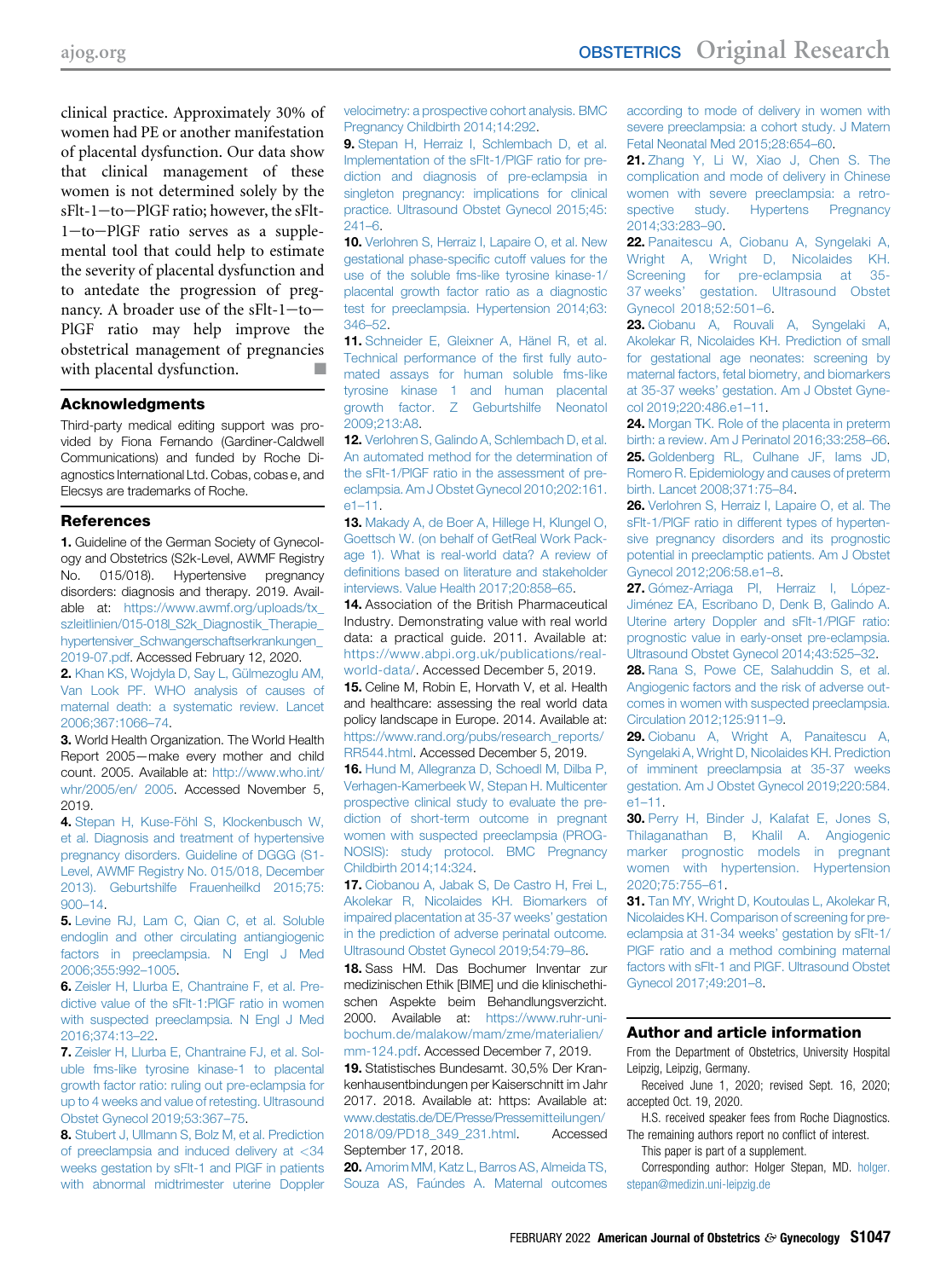#### <span id="page-11-0"></span>SUPPLEMENTAL TABLE 1

Description of the total population analysis ( $N=283$ ) by examination criteria

| Criteria                                                  | Variable                      | n              | $\%$ |
|-----------------------------------------------------------|-------------------------------|----------------|------|
| Indication for measurement of the sFIt-1-to-PIGF<br>ratio | Aid in diagnosis              | 95             | 33.6 |
|                                                           | Prediction                    | 100            | 35.3 |
|                                                           | <b>IUGR</b>                   | 47             | 16.6 |
|                                                           | Unclear                       | 41             | 14.5 |
| Indication for delivery                                   | Fetal                         | 76             | 26.9 |
|                                                           | <b>Maternal</b>               | 77             | 27.2 |
|                                                           | Combined                      | 124            | 42.8 |
|                                                           | Unclear                       | 6              | 2.1  |
| Priority of delivery                                      | Spontaneous onset of labor    | 66             | 23.3 |
|                                                           | Elective delivery             | 76             | 26.9 |
|                                                           | 48 h                          | 85             | 30.0 |
|                                                           | Urgent (6 h)                  | 47             | 16.6 |
|                                                           | Emergency (immediately)       | 7              | 2.5  |
|                                                           | Intrauterine fetal death      | $\overline{c}$ | 0.7  |
| Delivery mode                                             | Vaginal                       | 168            | 59.4 |
|                                                           | Cesarean delivery (primary)   | 72             | 25.4 |
|                                                           | Cesarean delivery (secondary) | 32             | 11.3 |
|                                                           | Cesarean delivery (emergency) | 8              | 2.8  |
|                                                           | Vaginal (operative)           | 3              | 1.1  |